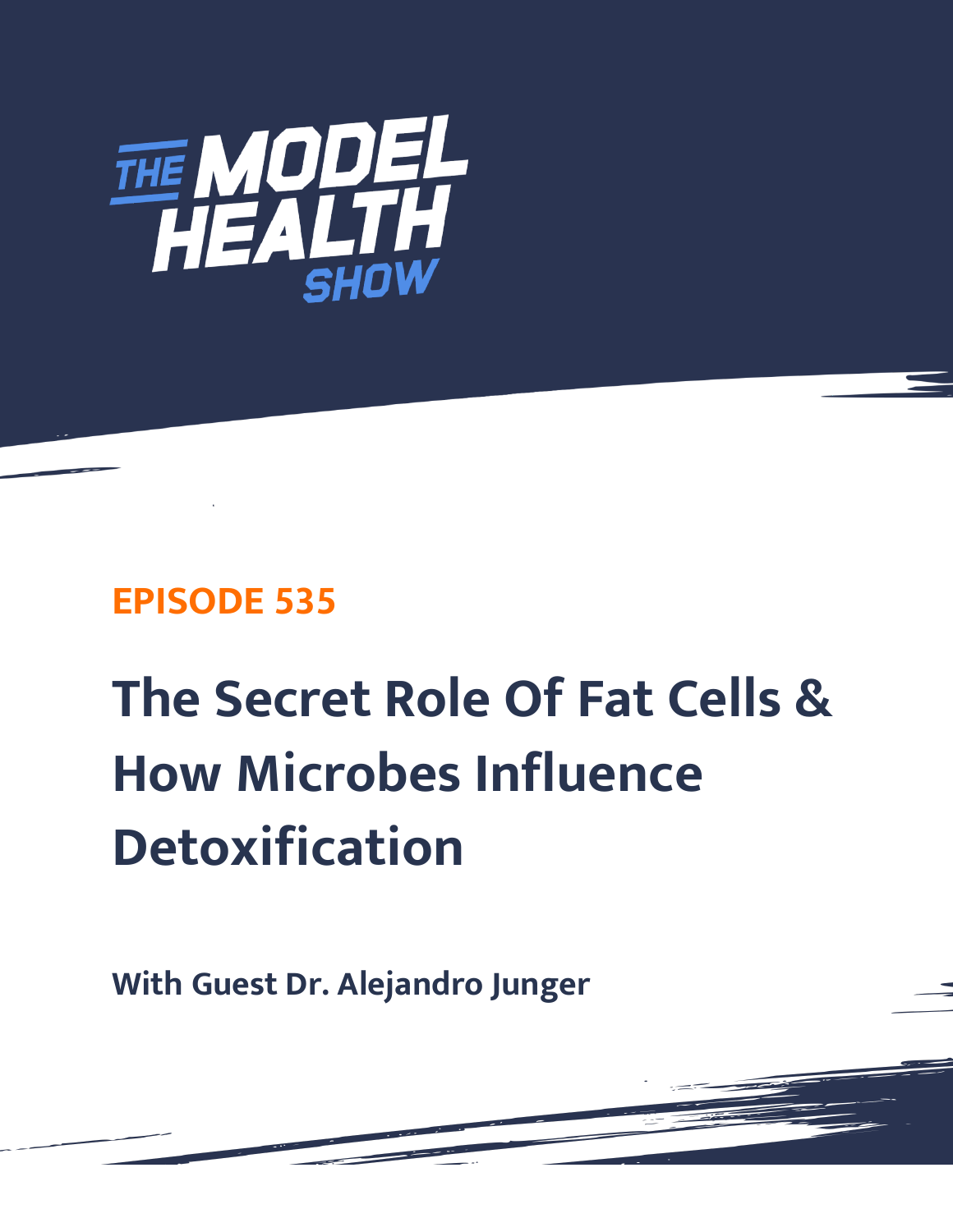### **You are now listening to The Model Health Show with Shawn Stevenson. For more, visit themodelhealthshow.com.**

**SHAWN STEVENSON:** Welcome to the Model Health Show. This is fitness and nutrition expert, Shawn Stevenson. And I'm so grateful for you tuning in with me today. Let's talk about our amazing body fat. That's right, amazing body fat. Our body fat has evolved to provide us a source of energy, despite not having any resources around. It's a Reserve Bank for caloric energy to run all of our metabolic processes at any given moment. It's a great adaptation that we've developed. Also, it provides a little padding. A little padding against falls and things like that, not just for the more cushion for the pushin'. But padding protection, and also insulation. Body fat functions as insulation, and then we've got all these different fat communities, like our brain, for example, which is made of structural fats that enable insulation for nerve signaling, laying down Myelin. Myelin is a fatty sheath, that enables our brain to conduct electrical impulses with lightning speed. Now, there's also a very strange and overlooked job that our body fat is playing today, now more than ever. And that's what we're going to be talking about on this episode of The Model Health Show.

And I have on one of the most prestigious, one of the most, incredibly influential physicians in the world today, somebody that is the physician's physician, somebody that the celebrities out there, that are really doing things the right way with robust health and mental health he's their go-to person for all kinds of royal families in different countries. Like all... It's crazy, the impact that he's making, and it has a trickle-down effect. In folks that are out there, making an impact on the people that they're looking out for, for example. So, he's looking to influence influencers, be a leader for leaders, being again, that physician's physician. And he has such a diverse network of knowledge, studying, and learning from his conventional training as a Cardiologist and also many other domains of Functional Medicine and the like. So, we'll talk more about that today as well. So really excited about this episode. And one of the things that him and I have an intersection on, is our love and respect for the Ayurvedic system of medicine. And one of those things, specifically in Ayurveda that can be of the utmost importance and assistance today is something to help us to modulate stress. cond

And that go to in that system is Ashwagandha, a double-blind randomized placebo-controlled study published in the Journal of Psychological Medicine had test subjects with a history of chronic stress. Consume Ashwagandha or a placebo, over the course of the month and a half long study period, the group that received Ashwagandha exhibited a significant reduction in test scores, on all stress assessment scales compared to the placebo group. And objectively, their serum cortisol levels were substantially reduced, versus those in the placebo group. Now, Ashwagandha is just one of the ingredients in the amazing Organifi Green Juice Formula. And another one of those brain-supportive, nervous system supportive nutrient sources in Organifi [green juice is Spirulina. A recent study published in PLOS One, the Public Library of Science](https://themodelhealthshow.com/dr-alejandro-junger/) 

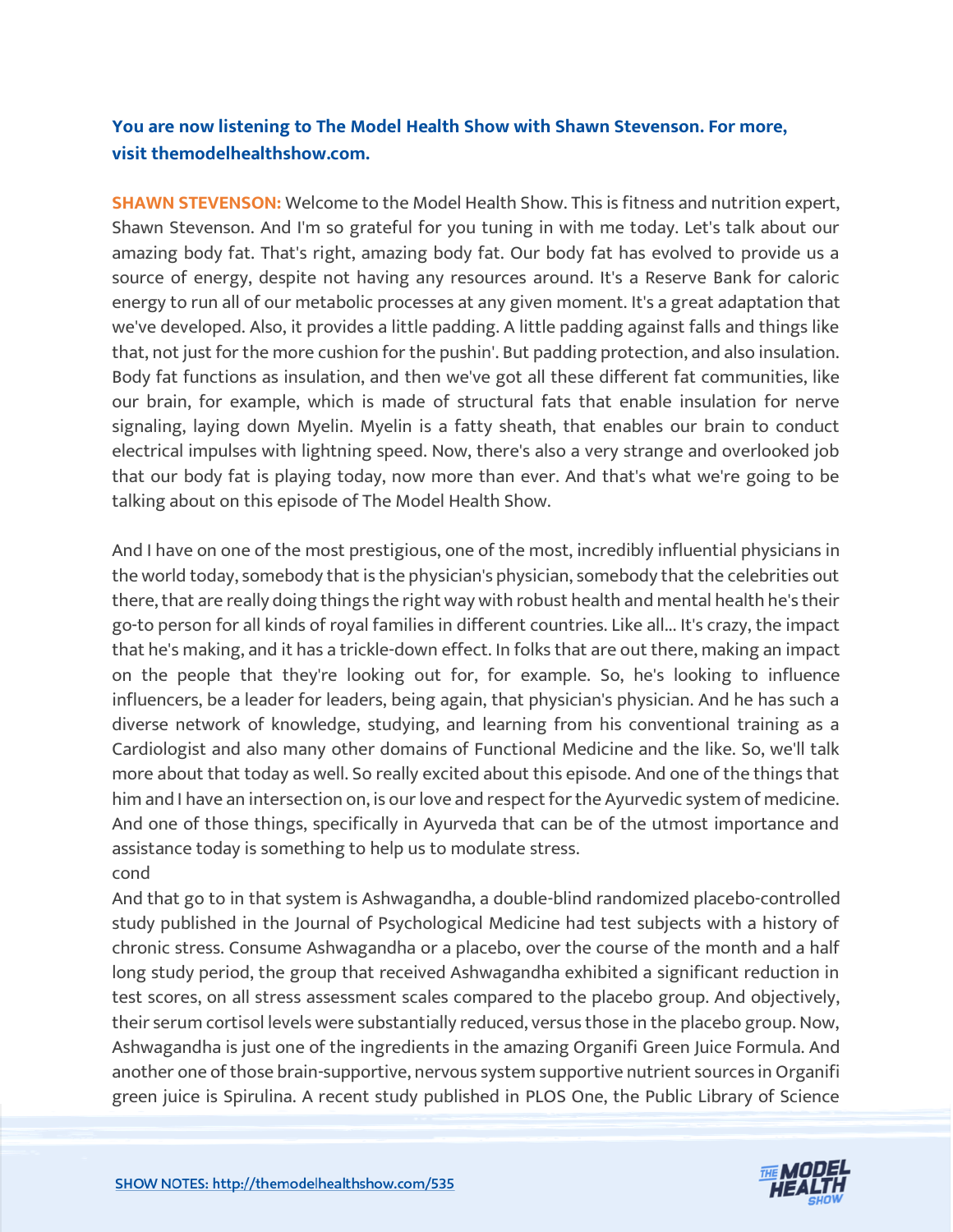One, revealed that Spirulina has the potential to, one, improve neurogenesis in the brain, literally creation of new brain cells. And two, it was found to be able to reduce neuroinflammation, inflammation of the brain, one of the biggest issues in our society right now that's not being talked about.

Now, these are very remarkable attributes, not to mention, it's loaded with amino acids and other nutrient precursors, that help to make vital neurotransmitters. Again, Spirulina, Ashwagandha, Chlorella, Moringa, and organic mint, is included here as well. It's a very refreshing taste and feel. Definitely get your hands on some Organifi Green Juice, right now more than ever to fortify your immune system, your nervous system, and more. Go to organifi.com/model. That's O-R-G-A-N-I-F-I.com/model, and you get 20% off their green juice formula and all of their other incredible formulas, their Red Juice formula, their gold blend, that is based on turmeric, which is another big thing in the Ayurvedic system. So, just a huge fan. Pop over there, check them out, organifi.com/model for 20% off. Now, let's get to the Apple Podcast review of the week.

**ITUNES REVIEW:** Another five-star review titled, "Easier to understand health knowledge at your fingertips" by Sidney Phoebus. "Shawn provides health and nutritional information, in a way that's much easier to understand than the average health podcast. And it's much more data-driven. He covers so many important topics and misconceptions, and I'm grateful for all of the time, effort, and research, he puts in for each episode."

**SHAWN STEVENSON:** That's amazing, thank you so much for leaving me that review over on Apple Podcast. If you have yet to do so, please pop over to Apple Podcast and leave a review for The Model Health Show. And on that note, let's get to our special guest and topic of the day. Our guest today is Dr. Alejandro Junger, and he's a New York Times best-selling author, pioneering cardiologist, and a leader in functional medicine. His books and programs are utilized by countless people worldwide. But also, by health care practitioners in many health institutes all over the globe as well. Incredibly influential individual. And grateful to be able to call him a friend. Let's jump into this conversation with the one and only Dr. Alejandro Junger. My man, listen, this is very exciting for me because the last time I saw you the world was very different. And I've been meaning to connect, we stay touching base frequently, but you're one of my favorite people. I love your insight, your energy, and I'm just grateful to have you back here with me.

**DR. ALEJANDRO JUNGER:** I'm so happy to be here.

**SHAWN STEVENSON:** Yeah, one of the first things I want to ask you about is this hidden aspect of body fat, that a lot of people don't know about. Let's talk about that.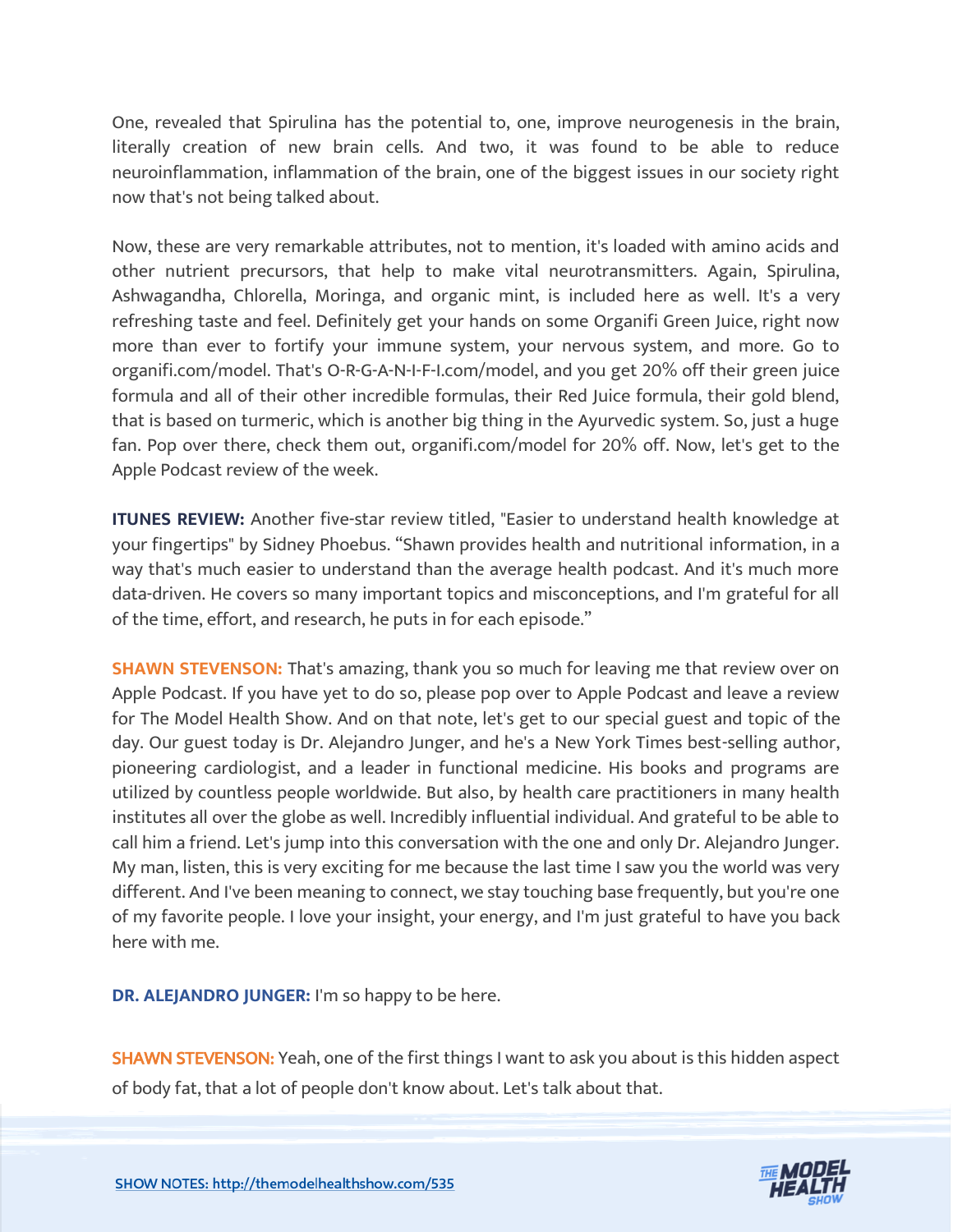DR. ALEJANDRO JUNGER: We are now realizing, and for a while now, that especially in America, there's a problem with obesity. And there's a lot of reasons why they talk about diabesity and all the metabolic alterations that lead to that. But very few people are talking about one factor, which is that the body only knows how to adapt and survive, it doesn't have a code, it doesn't have a genetic information on how to get sick. So, when you see the body accumulating fat and retaining fat, and generating fat. There must be a reason for it. And one of the reasons is that 90% of the toxins that we're exposed to through the air we breathe, the water we drink and shower with, the medications we consume, cosmetics we apply on our skins, but mostly to the food-like products or edible products that we are eating as foods are loaded with chemicals. 90% of which are only lipophilic, meaning they only dissolve in fat. So, let's follow the journey of a lipophilic molecule that comes in through one of these sources. Goes into your circulation, whether it's through the skin or through the gut, and then starts circulating and eventually passes through the liver.

Now, if things are working well, the liver will detect it, will spit its enzymes that will cut the molecule and alter its composition, its chemical properties, and transform it, bio-transform it from lipophilic, from fat-soluble into water-soluble. The reason it does that is because the body can only eliminate things through water. We don't sweat fat, we don't pee fat, we only pee and sweat water, and also water is in the feces, so we need to bio-transform these molecules from lipophilic into hydrophilic, into water-soluble in order to be able to eliminate them. Now, because the liver is overwhelmed, lacking nutrients to manufacture those enzymes that cleave those molecules then these molecules will remain, some of them remain right there in the liver. And the liver starts doing what? Buffering their irritation by accumulating fat and therefore leading to fatty liver, which is now becoming...

#### SHAWN STEVENSON: Epidemic.

DR. ALEJANDRO JUNGER: A huge problem. The other ones will continue circulating and then will start lodging themselves in fatty tissue, brain, thyroid, breast, prostate. When you look at where the surge in cancers are, it's in those organs. So, the rest of the fatty dissolvable molecules that have not lodged into a tissue, then the body will retain and generate fat in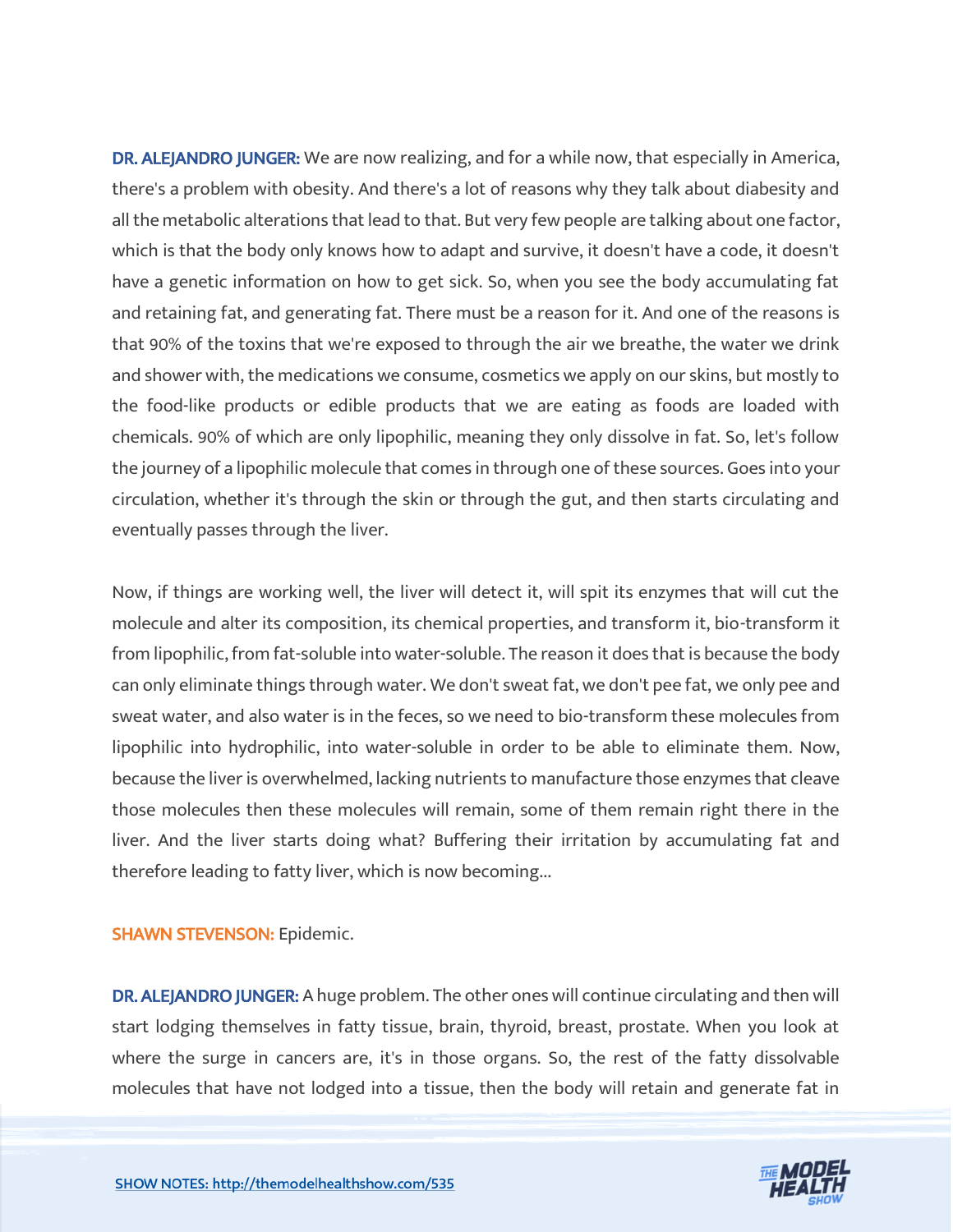order to buffer their irritation leading to obesity. So, obesity really, part of the cause behind it, the root cause is this overload of lipophilic toxins that we are not able to process because of all the reasons we just spoke about.

SHAWN STEVENSON: That's remarkable. So essentially, this is an adaptation.

DR. ALEJANDRO JUNGER: It is an adaptation, survival mechanism, which is really the only thing the body knows how to do. What we see and perceive as diseases are just adaptation mechanisms.

SHAWN STEVENSON: Because... And I heard you say this before, there really isn't a disease program in our DNA. It's really about adaptation. And so, epidemics of obesity, of liver diseases, it's now in the top 10 causes of death in the United States, and it's just not being talked about. The liver is so remarkable, it's responsible for countless processes, and it's responsible for also drug metabolism, for supplement metabolism, for anything that we're bringing into our bodies, and also the things that we're exposed to. And obviously, it's overburdened today with our environments, and you said something, I want to point this out, you said food-like products... Why did you say food-like products?

DR. ALEJANDRO JUNGER: Because we're not eating food anymore. Go to the supermarket, take a bird's-eye view. What comprises 90% of the stuff that people eat. Everything that's in the supermarket, in the middle of the supermarket, in shelves. In order for things to be in shelves, they have to have preservatives, conservatives, and then on top of it, they have coloring agents and smelling agents and texturizing agents, so that they call your attention, and they hook you into consuming them more and more. All these chemicals that cause their damage, but what you see is that these products, they have a food or two as one of the ingredients. They're not really food, the foods are in the perimeter. The vegetables, the fruits, the fish, the meat, but that's less than 10% of what's available in the supermarket. And where are Americans eating from? Supermarket. So, this is why we're so sick.

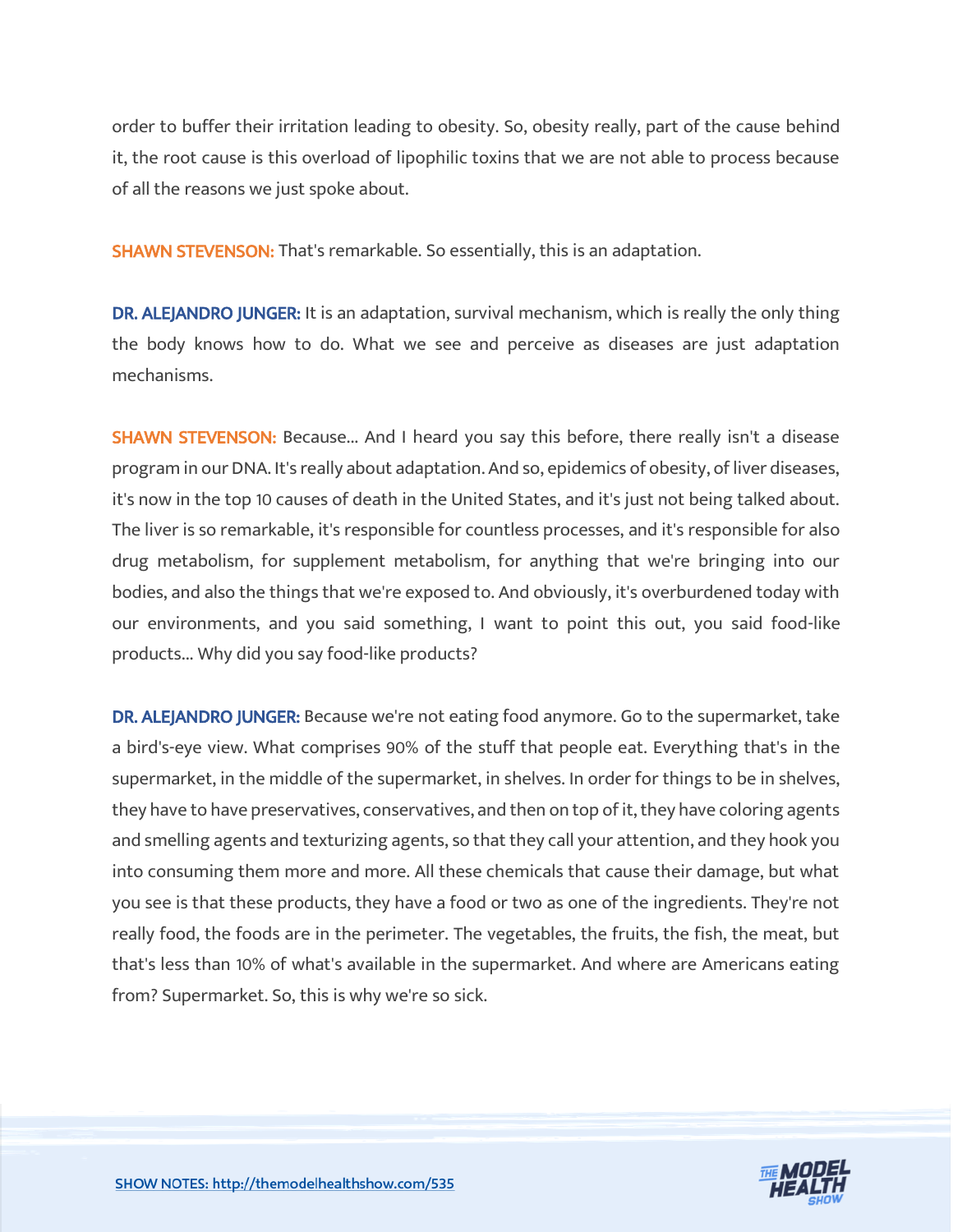SHAWN STEVENSON: Yeah, yeah that makes sense. So, I'm just thinking about that list of ingredients, and it might be wheat thrown in there, or corn and then just preservatives sugar and...

DR. ALEJANDRO JUNGER: Gluten.

SHAWN STEVENSON: Yeah, gluten.

DR. ALEJANDRO JUNGER: They put gluten there as a binder, as a thickener.

**SHAWN STEVENSON:** Listening to the name glue.

DR. ALEJANDRO JUNGER: Yeah, as a volume maximizer. So, it's very difficult to go on a glutenfree diet because it's everywhere, it's even in drinks.

**SHAWN STEVENSON:** Yeah. One of the most remarkable things about your work is that you're identifying what are the organs responsible for helping our bodies to adapt to our very abnormal condition. So again, the liver takes on a big weight of the burden that we're supposed to. But there's also a really remarkable connection that we're now aware of, well, this has been known for thousands of years. But today our conventional science is proving it. But our gut bacteria plays a significant role in detoxification. Let's talk about that.

DR. ALEJANDRO JUNGER: You know 11 years ago, or maybe more now, I wrote a book and when I... About intestinal health. And when I told Harper Collins what I wanted to name it, they said "No." I wanted to name it "Clean Gut" and they said, "Gut has a bad connotation." I insisted and I went for it, and I'm happy that people received it and it's now being used by a lot of people. I'm not saying I initiated it, but I was...

SHAWN STEVENSON: But you're not saying you're not either.

DR. ALEJANDRO JUNGER: I'm not saying I'm not. But I was realizing all these years ago that this was a major cause of the problem. Of course, Hippocrates says that thousands of years ago,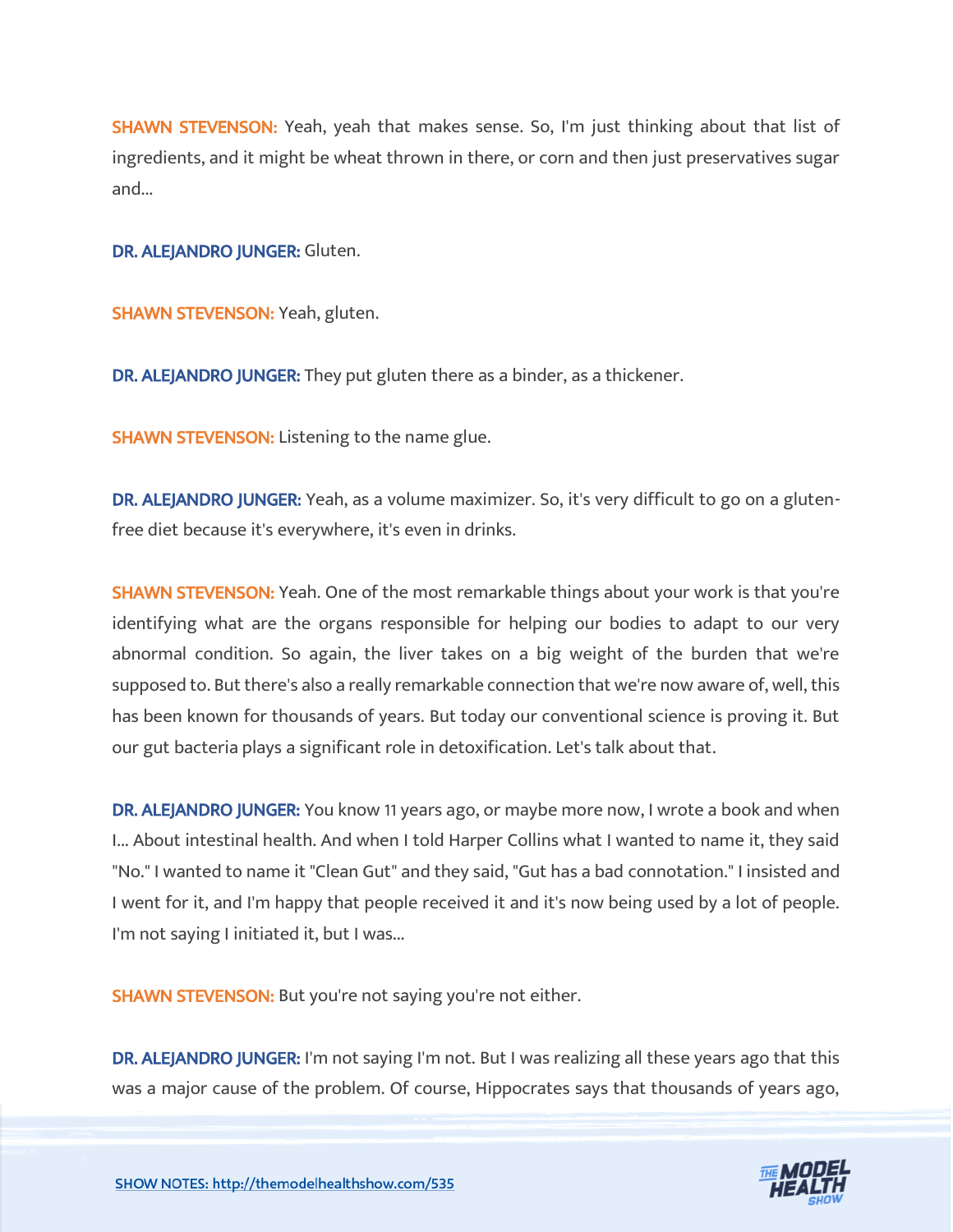right? "Health and disease start in the intestine." Now, when I talk about the gut, I distinguish four components. One of them is the Microflora the intestinal flora. And a lot of people talk about the good bacteria in the gut, but there's not only good bacteria, there's good funguses, there's good viruses, there's good other organisms that we don't even know about yet. And the second component is the intestinal wall, which is really the border between the inside and the outside of the body.

The third component is the immune system that lives within and around the intestinal wall. And the fourth component is the nervous system that lives there too. Now, the nervous system there is huge, bigger in the brain in your skull. The immune system makes up for 70%-80% of the immune system in your body. So, this is a really, really important organ where a lot of the systems of the body convert. You know, functional medicine teaches us to think in systems. System thinking is very useful in order to understand and be able to have a positive effect on the body because you have to start breaking down even though we are a whole and everything is connected. You got to break down things in order to be able to understand and cause an effect, right? So, the gut is where the immune system, the nervous system, the hormonal system, the defense and repair system, the absorption, and the simulation system, they all converge in there, right?

#### SHAWN STEVENSON: Yeah.

DR. ALEJANDRO JUNGER: So that's why there is where so many things begin. The intestinal flora being one of the major components of the gut.

SHAWN STEVENSON: That's powerful. So, we've got this enteric nervous system, right? And one of the things that I've been talking about for years is the production of melatonin, serotonin, all these neurotransmitters, we've got this production taking place. We've got these Enterochromaffin cells as well as producing hormones, there's so much action happening here. But I want to lean into this aspect with the immune system, which the majority of our immune system is in our gut as well, isn't it?

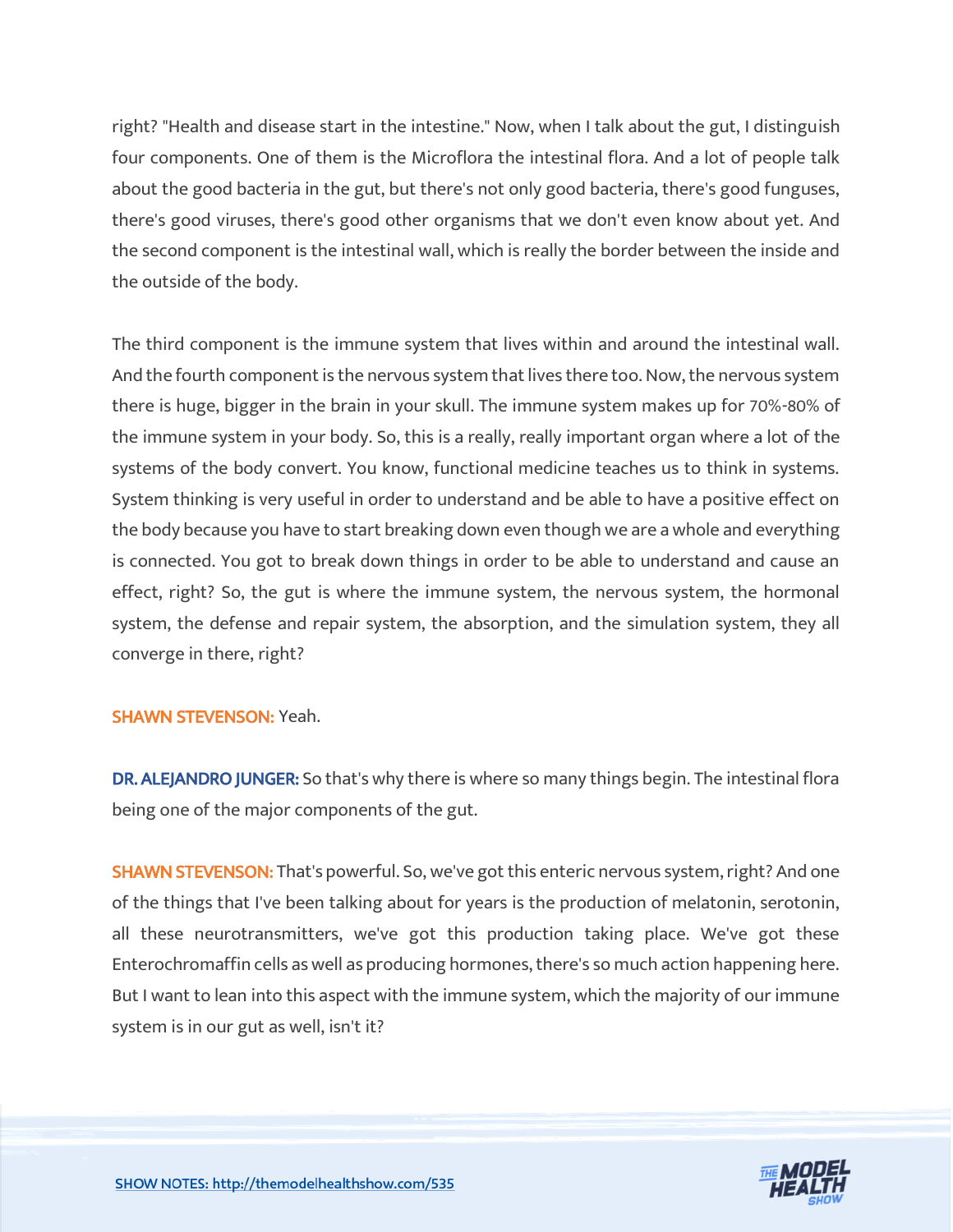DR. ALEJANDRO JUNGER: Yeah. So, imagine this, the intestinal wall is... If you spread it out, the surface is like a tennis court, and the reason why it's folded and micro-folded to increase the surface contact, the contact surface with food that is being digested so the body has ample opportunity to absorb it, digest it, and absorb it. Now, each folding inside is like a finger and inside has veins, arteries, venules, arterioles, capillaries, and lymphatic system, and nervous system. So, when you spread that over the surface of a tennis court, there is a lot there. Now, every time that you damage your intestinal wall, let's say there's dysbiosis, there's a bad ratio of the good bacteria versus the bad bacteria or even a bad ratio of good bacteria between them. That causes a little dysfunction, a little damage in the gut. All the chemicals that we're exposed to cause a little damage in the gut. What's happening is, very micro-areas of the gut start triggering inflammation. Which is the basic non-denominational way in which the body reacts because inflammation creates the right conditions for the immune system to attack and the repair systems to function.

So, when we talk about inflammation, we talk about, really everybody's thinking of it as the enemy. But inflammation is an adaptation and survival mechanism that is really, really important. If you couldn't generate inflammation, you wouldn't survive. Now, the problem is when inflammation starts happening in that huge surface, then it starts turning into a systemic problem. And that is what is at the root of most of the chronic diseases of the modern world. So where is that happening mostly? In the wall of the intestine, and that is really where we need to put our focus on, to really tackle the chronic diseases of the modern world, which also are the basis of the pandemia of COVID, right? Because who are the people getting sick? People that are having metabolic dysfunction, people that are having an immune dysfunction. And this really begins in the gut for most people.

SHAWN STEVENSON: Absolutely. And COVID, it's now well affirmed. It's at least in part, an enteric infection. We've got a lot of the ACE2 receptors located in the gut and so it's just being this channel. And so, what you're saying is, we know that this is a kind of inflammation spurring virus, but the inflammation is our body's response to it. And if we're already in a pre-inflamed state, this is going to decrease our resilience. So, is there a way that we can proactively decrease our susceptibility by healing our gut from this virus and all other manners of viruses and infectious diseases?

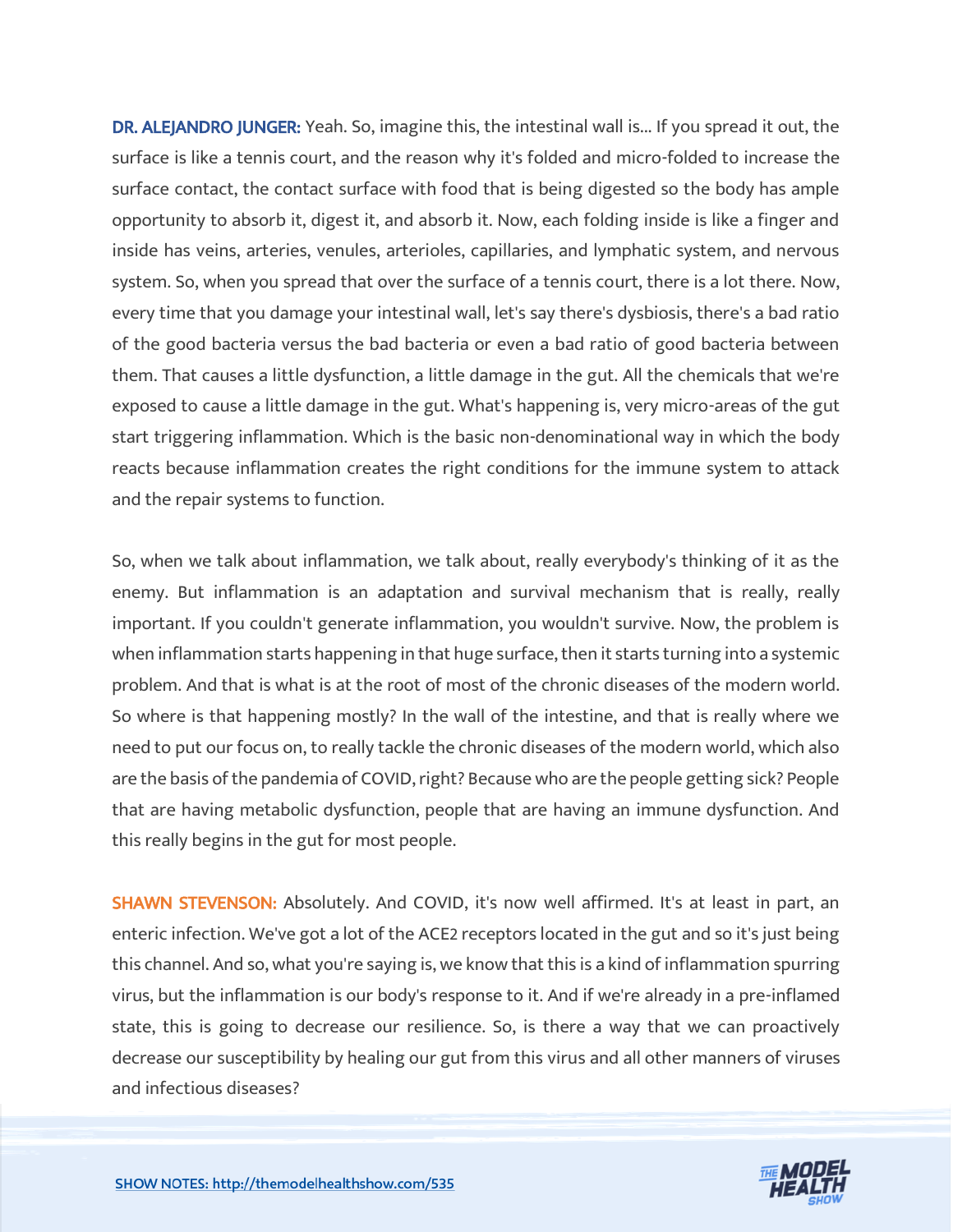DR. ALEJANDRO JUNGER: Yeah, sure. And this is where... This has been the focus of my work in social media, but mostly in my practice with patients. When people come to me with a problem, even before the blood tests come back, if I send them, I say to them, "Let's do a combination of detox and gut repair program." And 60% of the people by the time the blood work results come back, they don't even need them anymore because their symptoms are either greatly improved or completely resolved. This is what I think we should be focusing on. And of course, that entails eating right, relaxing, sleeping, all the things that you've been writing and talking about.

SHAWN STEVENSON: Yeah. I want to really direct people to this, as you mentioned, so we've got this plethora. We're talking about the microbiome, we're talking about species of bacteria, fungi, viruses, we got 400 trillion virus particles in and on our bodies, archaea, there's so much going on. But these microorganisms, we need to have the right ratios, right? And also, the right species that are supportive of us. And they're playing a role... I want to ask you about this, are they playing a role, specifically our bacteria, in helping us to detoxify what we're bringing in through our food and also what we're exposed to in our environment?

DR. ALEJANDRO JUNGER: So, it is understood now that when you eat food, the bacteria in your gut, not only will digest the food with you and some of the digestion results, some of the products of their digestion are nutrients that we desperately need and B vitamins. But they also detoxify 40% of the xenobiotics that we're exposed to. So, when that work is not done by them, then that is why our livers are so overburdened, 'cause then that is left to us to do.

SHAWN STEVENSON: That's remarkable. And again, this is a new exposure, the level of exposure that we have, these xenoestrogens, for example, from our environment, from our food, and our microbes are of the utmost importance to help us. And that's the thing, we're adaptable. We can survive this, we can thrive through this, but we've got to lean into this even more as far as getting ourselves more robust and healthy, and also I would assume, what I keep hearing is eliminating or decreasing our exposure to the things that are hurting us as well. So, I'm going to share this paper. This was published in the journal Gut. Alright. So, this is one of the most prestigious journals identifying gut health.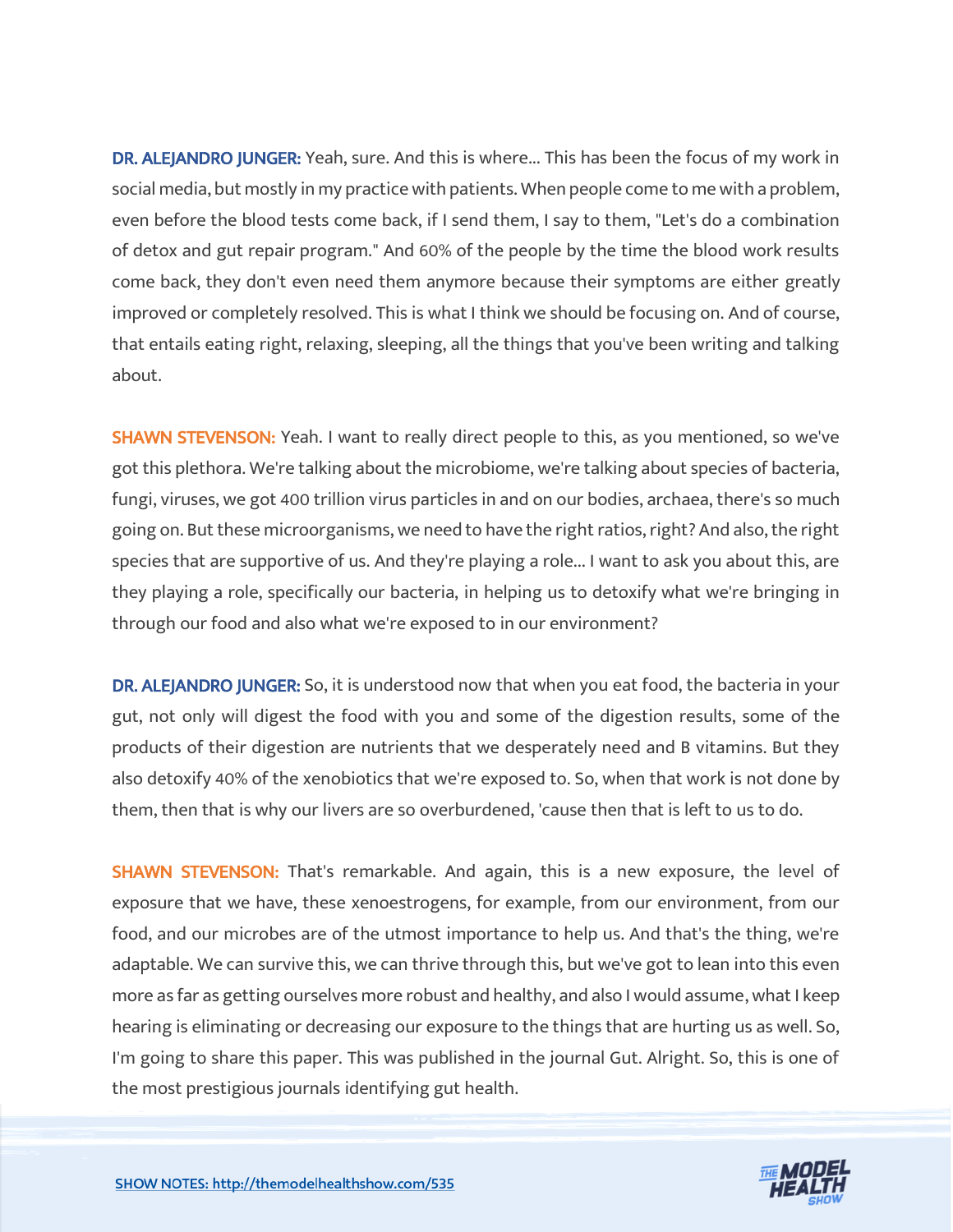And you were like, "I got to put this out there." This is over a decade ago and talking about clean gut, and people have this association at that time towards gut being something they want to get rid of. But what we're talking about is this miraculous gastrointestinal tract and all its related components. So, this was published in the journal Gut. The title is "Gut microbiota composition reflects disease severity and dysfunctional immune responses in patients with COVID-19." The researchers uncovered that hospitalized COVID-19 patients consistently had lower levels of immunomodulatory bacteria, coinciding with higher levels of inflammation. This is exactly what you're talking about.

DR. ALEJANDRO JUNGER: We're kind of blind. So, imagine that you're in a dark room and there's an elephant in the darkroom. But nobody sees the elephant. But some people get a small flashlight, and they go in the back, and they see the tail, "Oh my God." and they start talking about the tail. Some of them see their feet and they start talking about the feet. Some others see the trunk, and it looks like it's all different things. But it's all part of the same animal. It's depending on what you measure and how you look at it. Another way of talking about this study would be that patients with diabetes are more susceptible. Now, what do patients with diabetes have in common? Gut dysfunction. Dysbiosis. We know now through several studies and I'm not as good as you at retaining studies. I read them, I process them, and then I do... I don't even know where I read them, but there's plenty of studies now that talk about the relationship between the gut microbiome and all the inflammatory diseases. Diabetes being one of them, hypertension being another one of them.

**SHAWN STEVENSON:** You've known... And this is the thing before we even got started today, you've known this stuff for a long time, because you've ventured in and been learning from traditions of medicine, with thousands of years of documented history and intelligence, and today we're using modern method to really affirm what our ancestors have told us repeatedly again and again and again. And I want to ask you about this specifically, we touched on this earlier, but the liver playing all these different roles in detoxification, but also the liver plays a role in helping the body to break down insulin, for example. So, you mentioned diabetes in relationship to increasing our susceptibility to COVID and other viruses. What can we do to

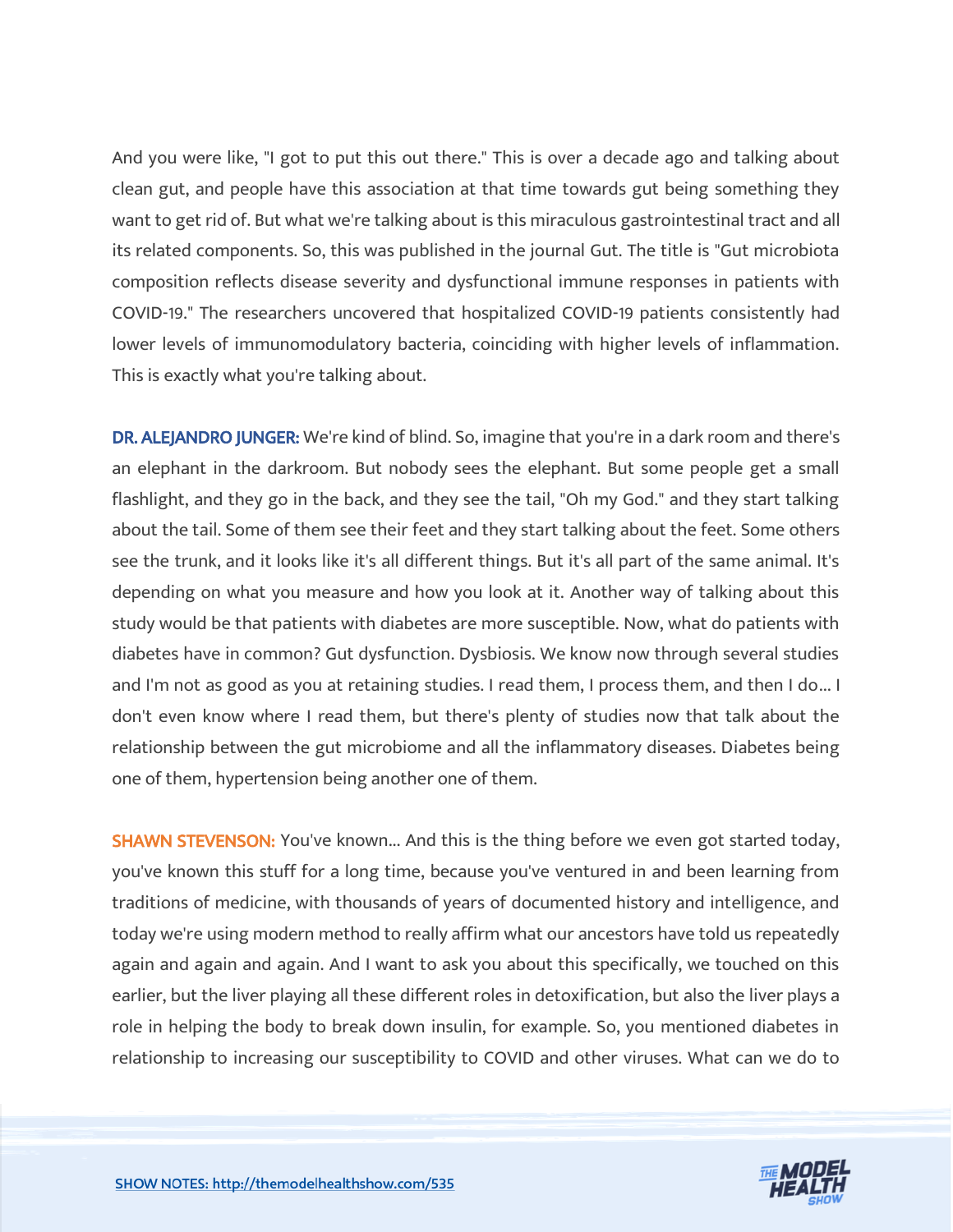start to support our liver? And specifically, you mentioned how our bacteria make nutrients for us. Are there specific nutrients that help deliver to detoxify our exposure to toxins?

DR. ALEJANDRO JUNGER: Well, the thing is, the liver makes tons of enzymes. The conjugates, the sulfation, methylation. All the chemical reactions that the liver puts these molecules through are all enzymatic reaction. The cytochrome p450 enzymes. So, all these enzymes, they need substrates. They need their components, and these are all nutrients. So, from magnesium to B vitamins, to sulfur, to good protein. All the... Polyphenols, all the nutrients that we should be eating and should be absorbing, part of them go into the liver in order to manufacture the enzymes that the liver needs.

SHAWN STEVENSON: So where can we get some of these foods specifically? Let's talk about some good liver nourishment. Certain foods or herbs or specific nutrients.

DR. ALEJANDRO JUNGER: In general, what I always tell my patients and I see incredible results is, eat real food. Don't eat food-like products. Eat foods as you find them in nature and try to have variability in species and in colors of plants mostly, but I'm also convinced that there is nothing wrong with good animal protein. So, as long as the animals that it comes from are living in the wild, just like nature designed them to live and eating what nature designed them to eat. So, I don't want to confuse people with too many names and too many things. You go on Instagram and there's all these geniuses, I love them, they're all colleagues of mine, and some of them are friends of mine, and they break it down, but it's kind of confusing. I like to take a simpler approach and say, "You know what? Imagine that you were living in nature. What would you find? What would you be eating?" You wouldn't be eating things from cans and bottles and bags and boxes; you'll be eating plants and animals. So do that.

**SHAWN STEVENSON: I** love you. This is the answer. These are the type of things folks ask me about when I'm doing media, but the truth is, there aren't specific, just eat these three foods for liver detoxification. It's really an approach. It's a framework which is to eat diversity and also that diversity is going to help with our gut diversity too, right?

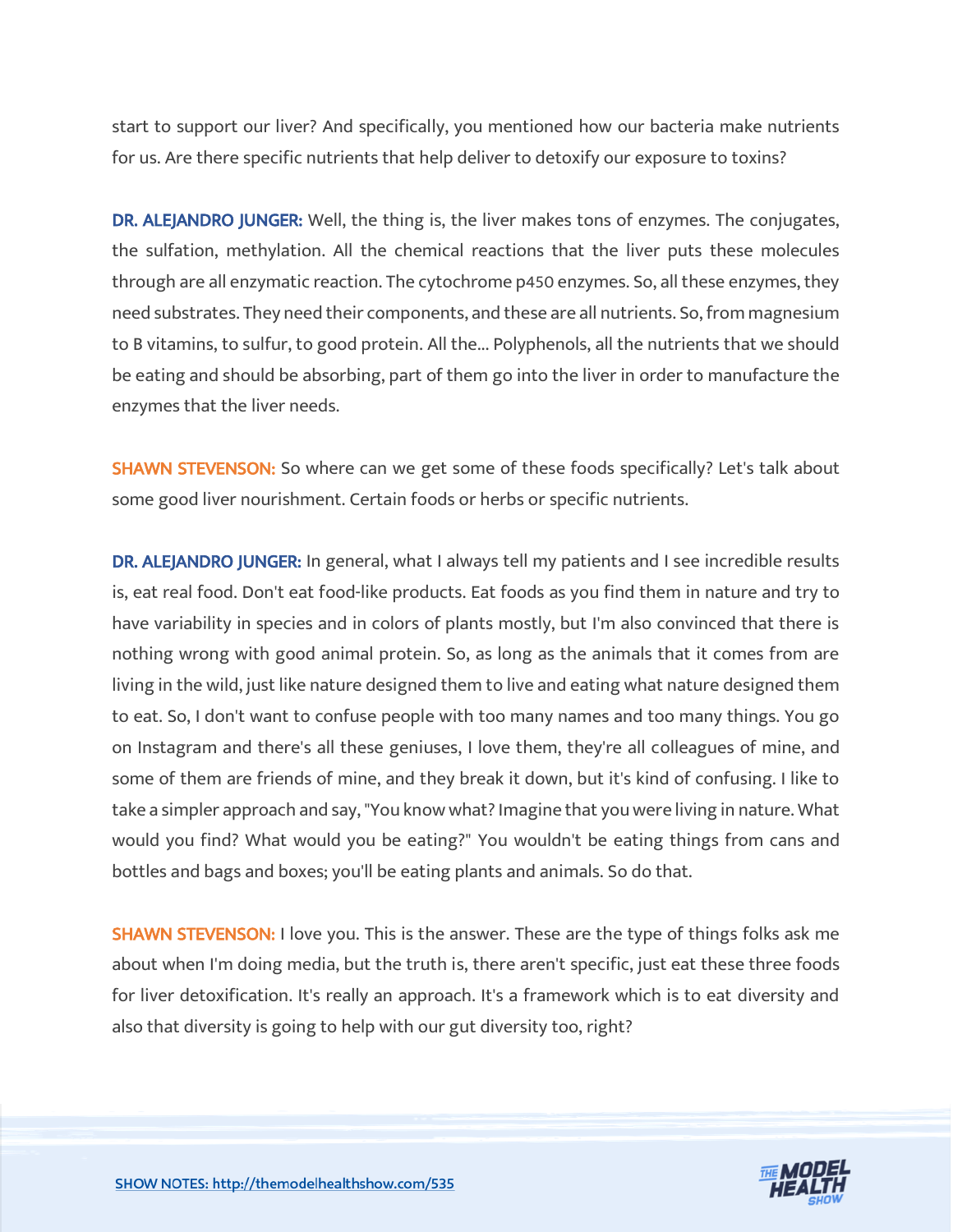DR. ALEJANDRO JUNGER: You know what, what I'm detecting and sensing and seeing, witnessing is that we say food is medicine, but people are thinking of it as medication, not medicine. So, they want to do... They ask me all the time, "What food is good for this?" I say, Well, this... There are, of course, foods that have more value of certain nutrients than others, but it's not like you can continue your life as it is and eat more blueberries, and then you'll be fine. So, treat food as medicine, but not as medication. And this obsession with knowing every component of every food so that you can have more of that if you're this or that. I think it's good when you already are doing the basic things. But if you take it isolated, then you're turning food into medication and not medicine.

SHAWN STEVENSON: I love that. And speaking of that medication versus medicine. I want to take a trip back in time to your conventional practice and I want to ask you about this because this is something that's very glaring, but a lot of folks don't consciously think about. But what you're teaching right now and what you've been teaching. If you are sitting in front of another individual and they're dealing with a condition that is destroying their life, but this condition is completely reversible. In our conventional setting, are you able to actually take the time with that person and find out what their protocols are like, their nutrition, their lifestyle, their stress, their relationships? What was it like in that day-to-day conventional practice, where you might have, what? Less than 10 minutes? Are you actually able to get to the root cause of patients' issues when working in that kind of conventional setting, just to be able to pay your bills?

DR. ALEJANDRO JUNGER: Not only you're not able to get to it, but you're not even trained to do it. So, you don't even know that you're not doing it. One of the things that I was trained when I moved to the United States from medical school that I completed in Uruguay and in the hospitals here, you have to write progress notes. And our attending physicians used to tell us, "When you write a progress note, pretend in your head that you are in court, in front of the judge, and write accordingly." They are teaching us preventive medicine, but not preventive for diseases. Preventive from lawsuits and it's such a business, it's such a conveyor belt process. People come in and out, and really you have to think of protecting yourself. You're not thinking of protecting the patient. So not only you have 7, 10 minutes per patient and you are just killing

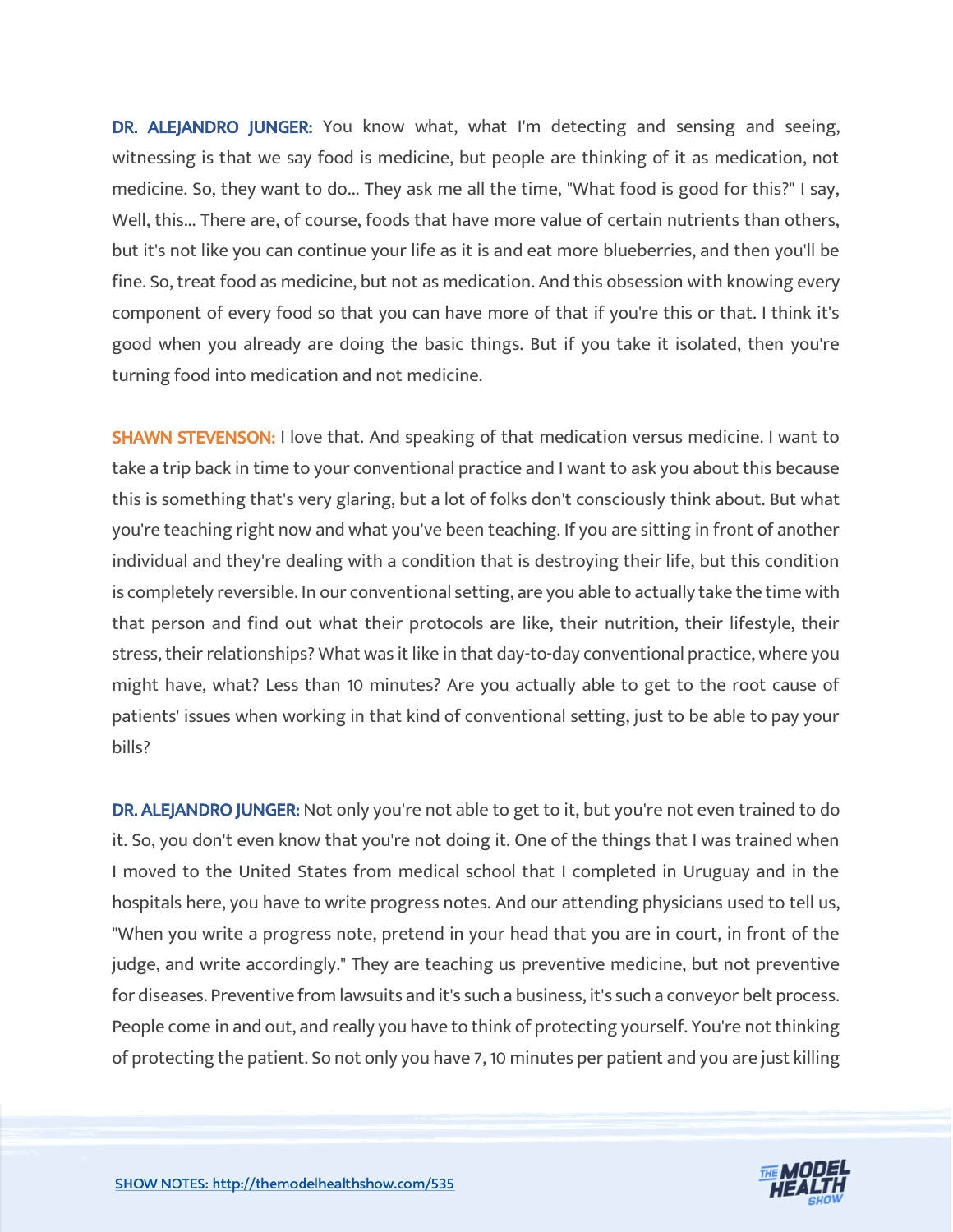symptoms. You are really, sometimes putting people on medications because if they have a problem and you didn't, you're liable.

**SHAWN STEVENSON:** So, your hands are really tied, and I would imagine you have a lot of... Surprisingly, there's a lot of colleague that you would have, who want to do more. They're getting in the field to help patients. But the way that their system is constructed, not actually being able to go outside of the "standard of care" to actually help folks.

DR. ALEJANDRO JUNGER: What I see is that most of my colleagues go in for the right reason. They go in with their heart and they want to help. But after they finish training, something goes wrong, and then this way of practicing, highly competitive and highly oriented towards return. Because for example, when I was hired as a young doctor after graduating from my cardiology fellowship, I really had to fulfill a quota in order for me to be profitable for the practice that I was working for. So that ends up frustrating people. And that's why there's a high rate of suicide amongst doctors and drug addiction among these doctors because they're not fulfilled. They went in for the right reasons, but the system just destroyed everything.

SHAWN STEVENSON: And this is the basis of our cold healthcare system right now. And I'm a big proponent of results. If it was working, so be it. But if we actually take a metaperspective and look at the results of our society right now, we're far from doing well. I've said this statement many times. We are the sickest nation in the history of humanity, and people don't really... It's hard to wrap our minds around this. And when I say... Also, it's self-inflicted, so we're not talking about a black plague or anything like that. We're talking about a situation where we are essentially poisoning ourselves. But this can be happening unknowingly, of course, especially coming from an environment that I'm from where... I come from one of these "food deserts." It is a cute name for it now. It sounds like I'm on safari or something, but I'm in a situation where all I know is food-like products. I'm immersed with them. I'm surrounded by them. And I don't know that there's a difference.

DR. ALEJANDRO JUNGER: So many communities are in that situation. I was watching this TV show by Andrew Zimmerman. I don't remember the title, but he used to go into communities and go to the stores where people buy food, and there's not one single product that is a fresh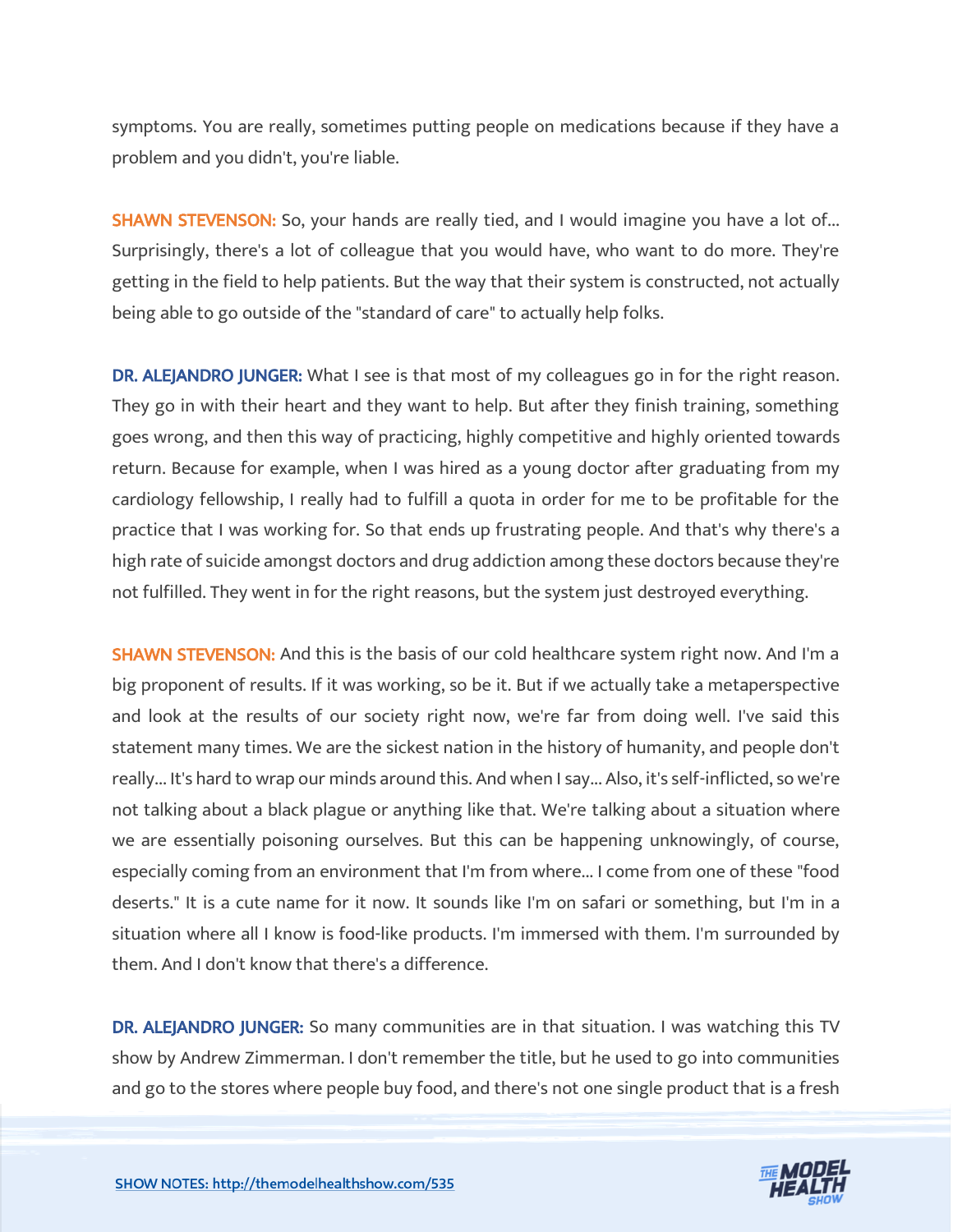item, fruit, vegetable. Everything is packaged. And this is a big number of the population in the United States that don't have even access. If they wanted to buy food, they have to drive 30 minutes and a lot of them don't even have cars. So, they're just stuck with food-like products.

**SHAWN STEVENSON:** Yeah, precisely. Yeah, so I'm from Ferguson, the majority of my years on planet Earth, I've lived in Ferguson in Florissant, Missouri. And there was one whole food in St. Louis at the time, and it was nowhere near me. I didn't know it existed. And so, to get to it, I had to go outside of my environment. But first I didn't know that it existed. And also, as you just mentioned, not being within touch and reach. What is within reach, when I walk outside my door, liquor store. I mean, it was a fast-food paradise around me essentially. And so, one of the things that we've been talking about, what can we do to provide exposure and access for people? That's going to be one of the foundational things. So, it's not just treating the symptom with our conventional care, but also let's remove the cause, change the culture around health and wellness. So, I'm really excited about that.

DR. ALEJANDRO JUNGER: We can talk about the food industry and the situation around food. We can talk about the medical industry and the situation around healthcare or disease care. But what I'm thinking of is that all these sick systems that we have, who creates them? Who invents them and sets them? It's we. So, I think that at the basis of all these expressions is a human spiritual crisis. And unless we address that, we're not going to be able to deal with global warming or the global pandemic or... These are all just expressions of the darkness in which we live.

SHAWN STEVENSON: Yeah. To pivot from that sentiment, something else that is invisible, but very real. It's like it's a deeper translation of energy in our bodies. All of this is really operating on these electrical impulses. And you being somebody who specialized in cardiology, you understand that better than most people. Can we talk about the electrical nature of cellular communication of organs, even the gut?

DR. ALEJANDRO JUNGER: Really, we are electrical beings, right? Because when you go down and start breaking down the cell into molecules and the molecules into atoms and the atoms into subatomic particles, it's very similar to electricity. So, we are electrical beings. Everything's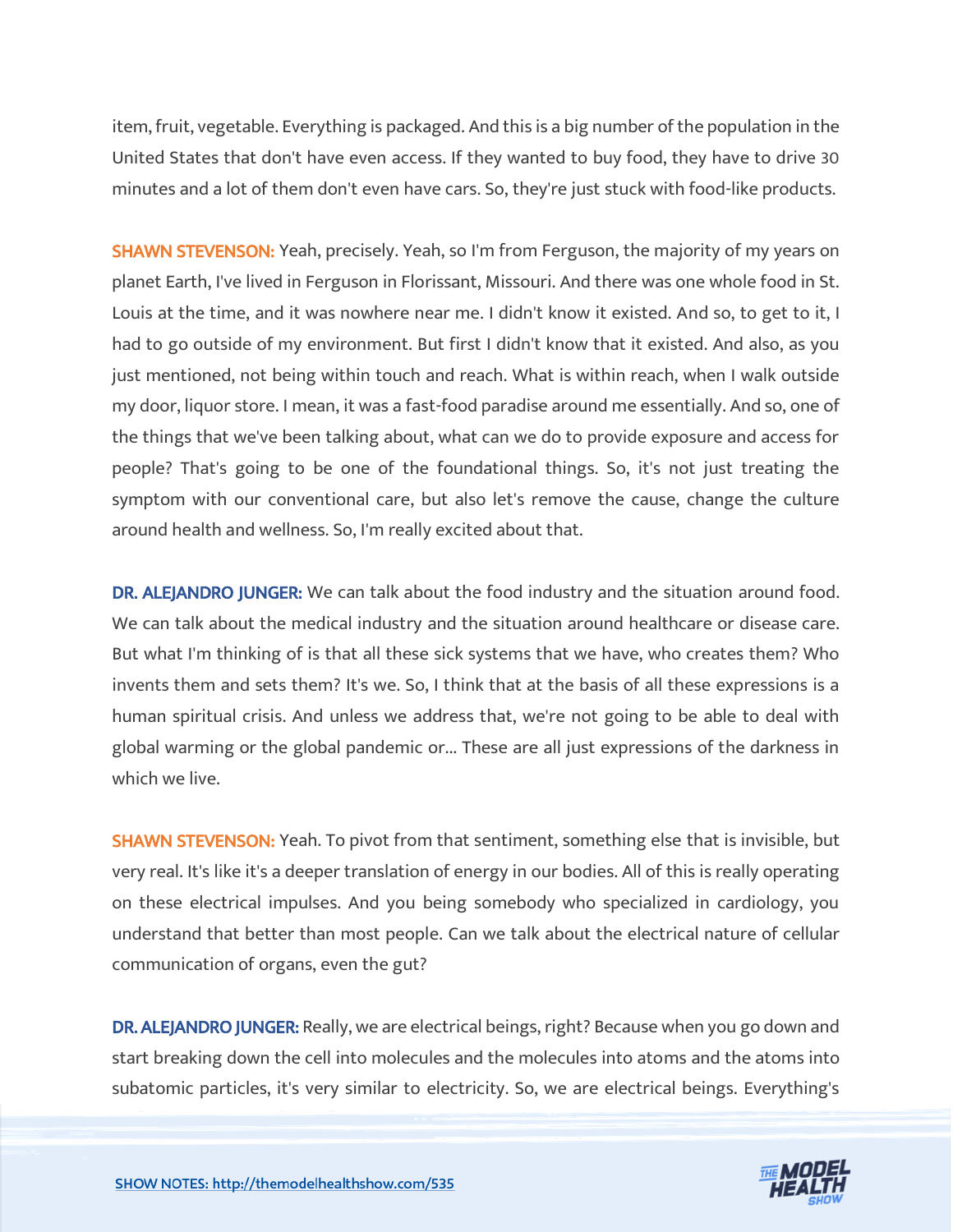governed by electricity, right? The heart is governed by electricity. The way that you know if a cell is dead or alive is if there is an electrical difference between the inside and the outside. So, electricity really is the sign of life. How do you measure if somebody's brain is working? An electroencephalogram. How do you measure if a heart is working? An electrocardiogram. So, electricity is really what is... We are made of electricity, but we are also governed by electricity.

**SHAWN STEVENSON:** Can you share how this impacts the gut? Specifically, does this influence the movement of things? That electrical currency.

DR. ALEJANDRO JUNGER: So, one of the things that the gut depends on is the peristaltic movement. When you eat, the intestines will propulse food down by contracting the muscles around the gut, squeezing the food down. The segment below it relaxes. When the food gets there, it contracts again. Now how is that governed? By the neuro-enteric system. By the brain in the gut. So how does the brain and the neurons work? Through electrical impulse. Now, when that same nervous system in the gut is busy reacting to things, then it ain't going to have the resources or the attention to put. And what is the result for a lot of people? Constipation, which is again, a global pandemic. And so, hindering to our wellness. Because it's like not being able to take the garbage, imagine in your house, you accumulate the garbage and you never take it out, you wouldn't be able to live. And that is what happens at a cellular level when constipation is the case. How is constipation resolved? By resolving the electrical activity in the gut. But that is also connected to a lot of things.

**SHAWN STEVENSON:** Yeah. Let's just say there's a breaker on the amount of electricity that we can generate. And in our culture, a lot of that electrical energy is being used for digestion, constantly in the digestion of abnormal things, our body trying to figure it out and using so much of that electrical energy. Could this be a reason why that energy in a sense it's getting siphoned for this? And it's being pulled away from our ability to think logically, our ability to have empathy? What do you think about that?

DR. ALEJANDRO JUNGER: There's two types of energy. Just in a broad-spectrum chat, there's the energy that we generate moment to moment in our mitochondria, by burning glucose and oxygen into ATP. And then there's the energy that a spiritual master Gurdjieff talks about as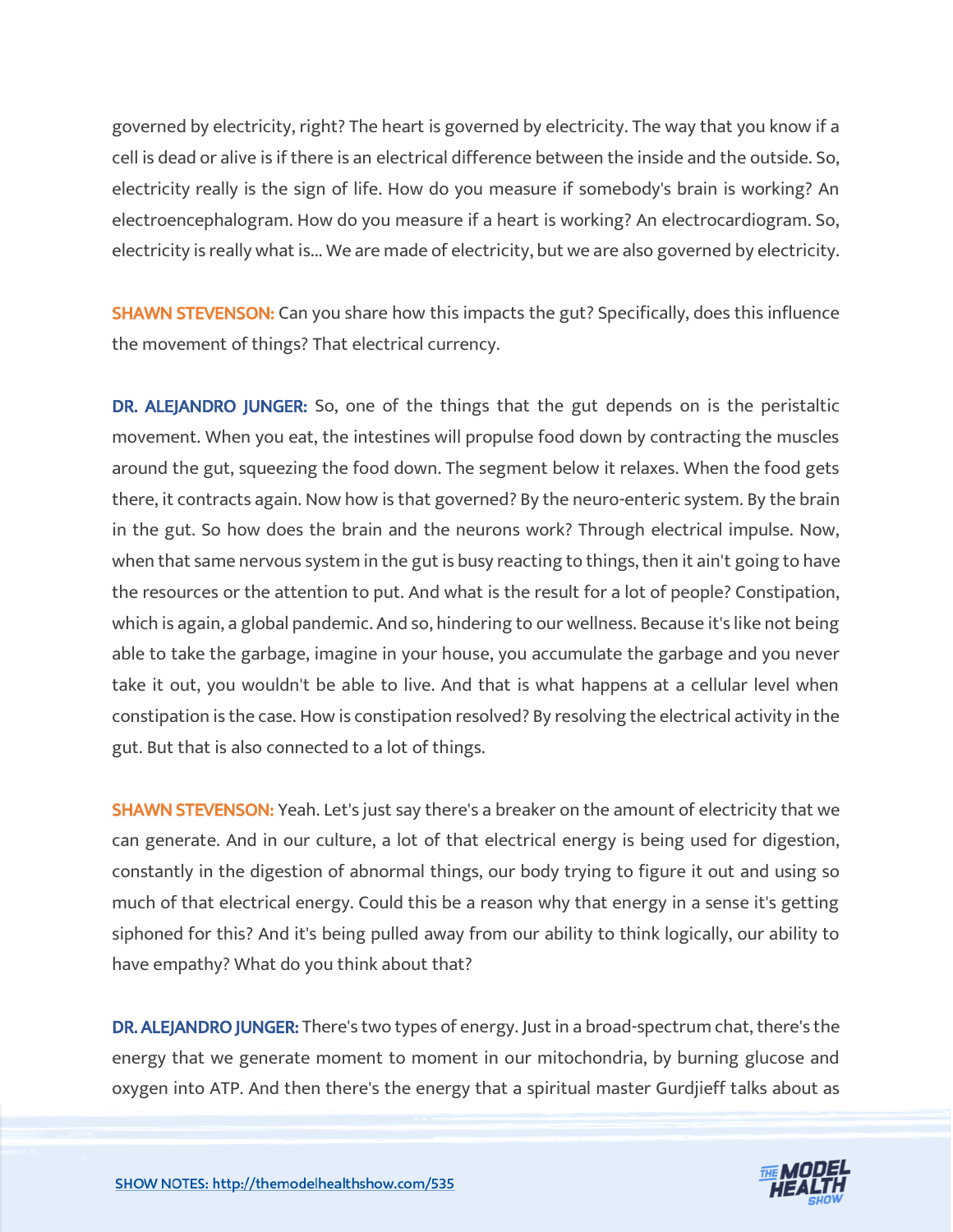being stored in capacitors. And this is a little bit esoteric, but if you think about it, when you go to sleep, and you wrote a book about this, what really happens? You recharge those capacitors, that there is no other way of recharging. We haven't come up with anything, any invention that will recharge whatever it is that we recharge when we sleep. And we know how important it is to sleep. So, when you have a good night's sleep and you recharge those capacitors, you wake up in the morning and yes, you're going to be generating ATP all the time.

But it is these capacitors that have a very important function. And everybody's talking about the mitochondria and how to optimize their function. And a lot of people are talking about how important sleep is. But not a lot of people are talking about why sleep is that important. I mean, how it works, what's the mechanism behind it. And I invite you to read Gurdjieff, there's an amazing book called In Search of the Miraculous, written by Pyotr Demianovich Ouspenskii who was a student of Gurdjieff. And he describes the capacitors. And he describes how there's a big capacitor and there's a couple of other smaller capacitors. And when you exhaust the big capacitor, the flow of energy switches to a smaller capacitor. The moment of the switch is when you yawn. The yawning is caused by the switching of one capacitor to a smaller capacitor.

Now, you are waking up with let's say 100 units of energy in that capacitor. Now that has to be distributed amongst all the systems. When there is one system that works more than it should be working, then other systems are going to suffer. For example, when you have a big meal and you're digesting a big meal, as you said, the thinking system is depressing. The body puts you to sleep because the body considers digestion a survival thing because food wasn't as available all the time as it is now. So, our life depended on when you found food, being able to fully digest it and absorb it. So that's why in our evolution, the evolution gave so much importance to the gut that it really takes over other systems, even the thinking, even mentation.

So, because these days, most people are digesting 24/7. We eat all day long, breakfast, lunch, and dinner. No other species in the planet does that, we are digesting all day long. Just go on the streets and grab 100 people at random in a modern city. And of course, there's a lot of homeless people now. So, this formula may not work that well because homeless people

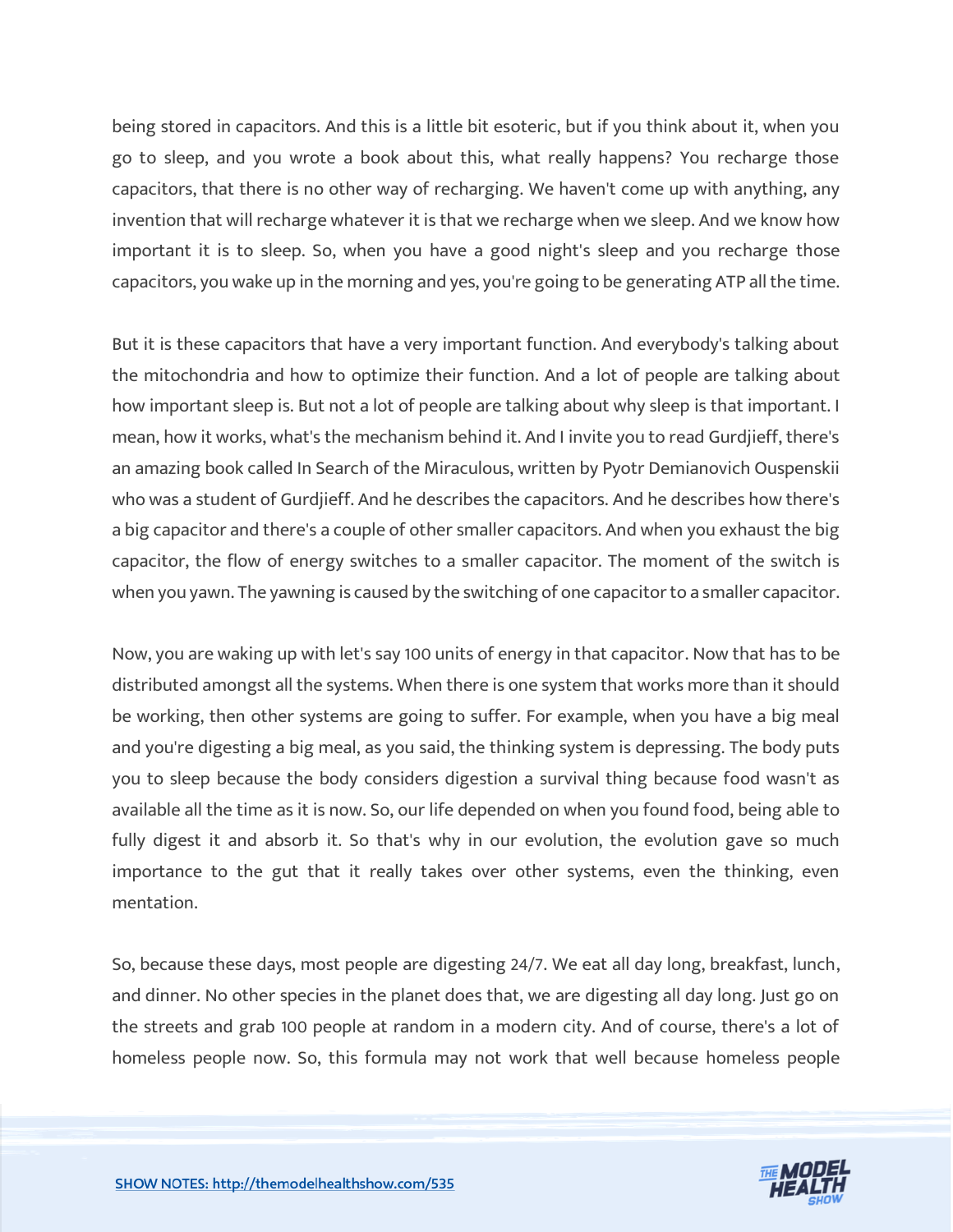maybe are not digesting all the time like everybody else. But everybody's at some stage of digestion.

Necessarily, digestion is an energy-consuming process. It will steal energy from detoxification, from defense and repair, even from ambition and that's why we are so dulled up, and so anesthetized. People are not thinking on their own, people are not ambitious. And I'm talking about not only ambitious, like in LA to be famous or to work and make money, I'm talking about ambitions to discover, to connect, to improve. We are dulled down because we are digesting all day long. I say that breakfast, lunch, and dinner is killing humanity.

**SHAWN STEVENSON:** Wow. This is remarkable. This is even just a simple tie-in for this, is going to bed after eating a large meal in the evening. I would imagine that that's, it's going to create friction with those capacitors.

DR. ALEJANDRO JUNGER: It doesn't allow the capacitor to fully charge. And that's why people don't have a good night's sleep when they have a... They don't have restorative sleep. When do Tigers... I mean I don't know if you've seen all these TV shows by David Attenborough about animals. I've just seen one that is divided in continents. And there's one about South America. And they film this family of a... I don't know if it's a bobcat or a... Well, a big cat. And they show you, first of all, the mother and the cubs are eating, and then they're lazy and sleeping. And then a couple of days after they had their deer or whatever it is that they killed, they start walking around and they start getting more active. And then they start getting hungry. And then they start getting really hungry. And you can see that when they're really hungry, they are ambitious, and they are awake and alert. And he hears a deer far away, and he's almost starving... Or she, the mother, is almost starving. But she's determined to catch that deer or gazelle or whatever it is. And their whole journey, you can see their ambition of these animals. When is that turned on and intensified? When there's nothing in the belly. When there's no digestion happening. So, I think that one cancels the other.

**SHAWN STEVENSON:** Yeah. That's remarkable. If we would just think about if we were living in a natural setting as humans, that feeling tone getting up in the morning and not having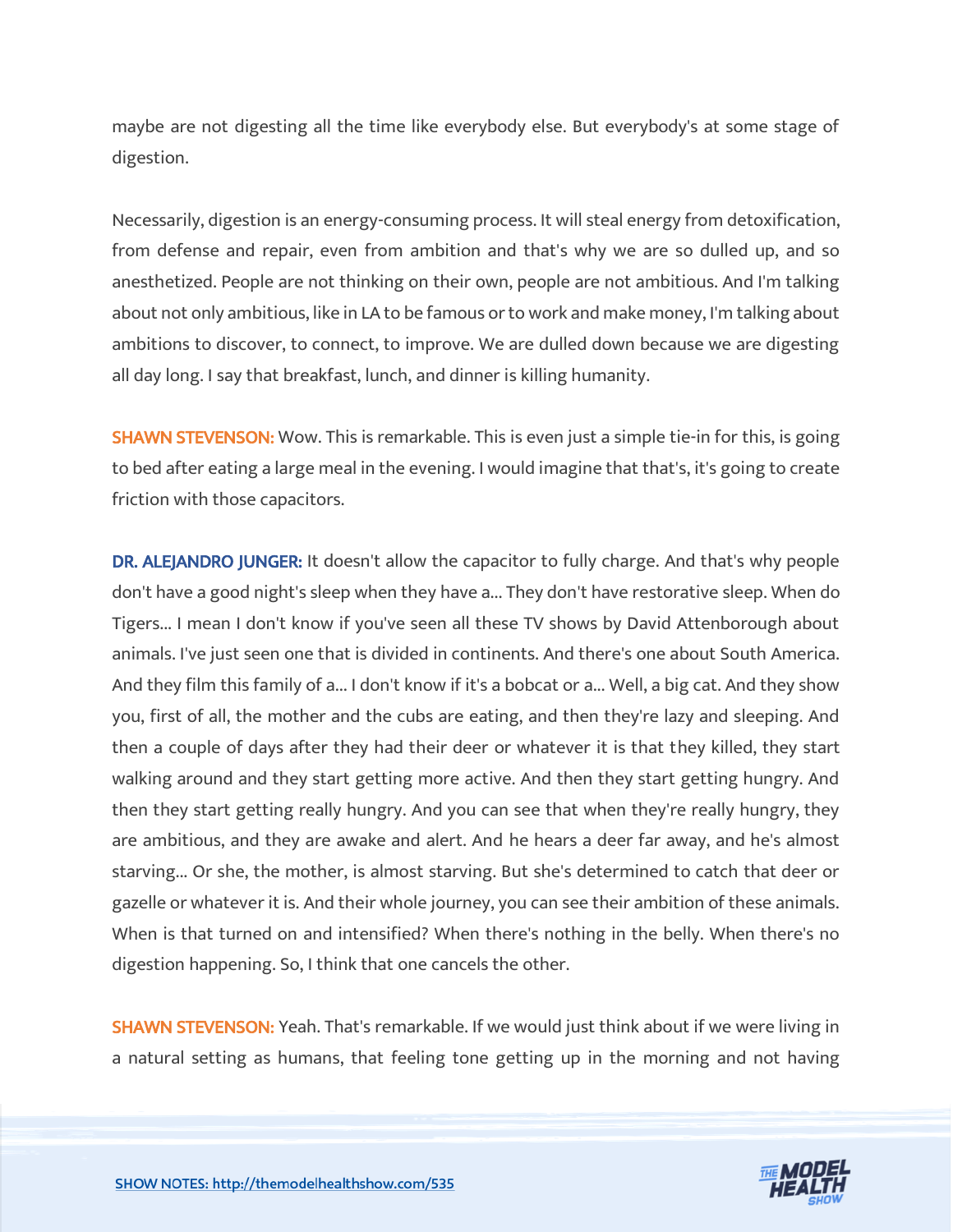immediate access to food in the form of a bag of whatever. It's going to prompt you to be sharp.

DR. ALEJANDRO JUNGER: I didn't have breakfast today because I knew I was going to come and talk to you. And I know that you're a good questioner, and I want to be sharp. So, I had nothing to eat.

**SHAWN STEVENSON:** That makes two of us. But this would have been unheard of. Coming from my conventional education, I was taught within that first couple of weeks of school, might have been the first day, that breakfast is the most important meal of the day. The breakfast of champions. You got to fuel up on a big breakfast. And I think a big shift... Well, I know a big shift took place when we shifted from living in a natural setting to becoming laborers, to working for somebody else where you're no longer in control of your time. So, it's more of a social construct. And I want people to know this. It's not that you can't have a breakfast, but it's a social construct more so than what we are biologically designed to do.

DR. ALEJANDRO JUNGER: And later on, it became mixed with financial and business interests.

SHAWN STEVENSON: Of course.

DR. ALEJANDRO JUNGER: I always say, "Let's say we stop one of the meals a day." Let's say we agree as a society that nobody's going to have breakfast for two months. How many businesses will go broke? Right? So, they're not going to let that happen.

SHAWN STEVENSON: Not Kellogg's. They're going to come... Tony the Tiger is going to come knocking on your door. That's crazy. That is so true. And also, General Mills was a contributor to our nutrition program at my university, by the way. You got to think about, again, who's funding the science, the so-called science that you're learning. That's remarkable. We got a quick break coming up. We'll be right back.

Our microbiome plays major role in regulating our metabolism, literally playing a role in determining how many calories are absorbed from our food, for example. Our microbiome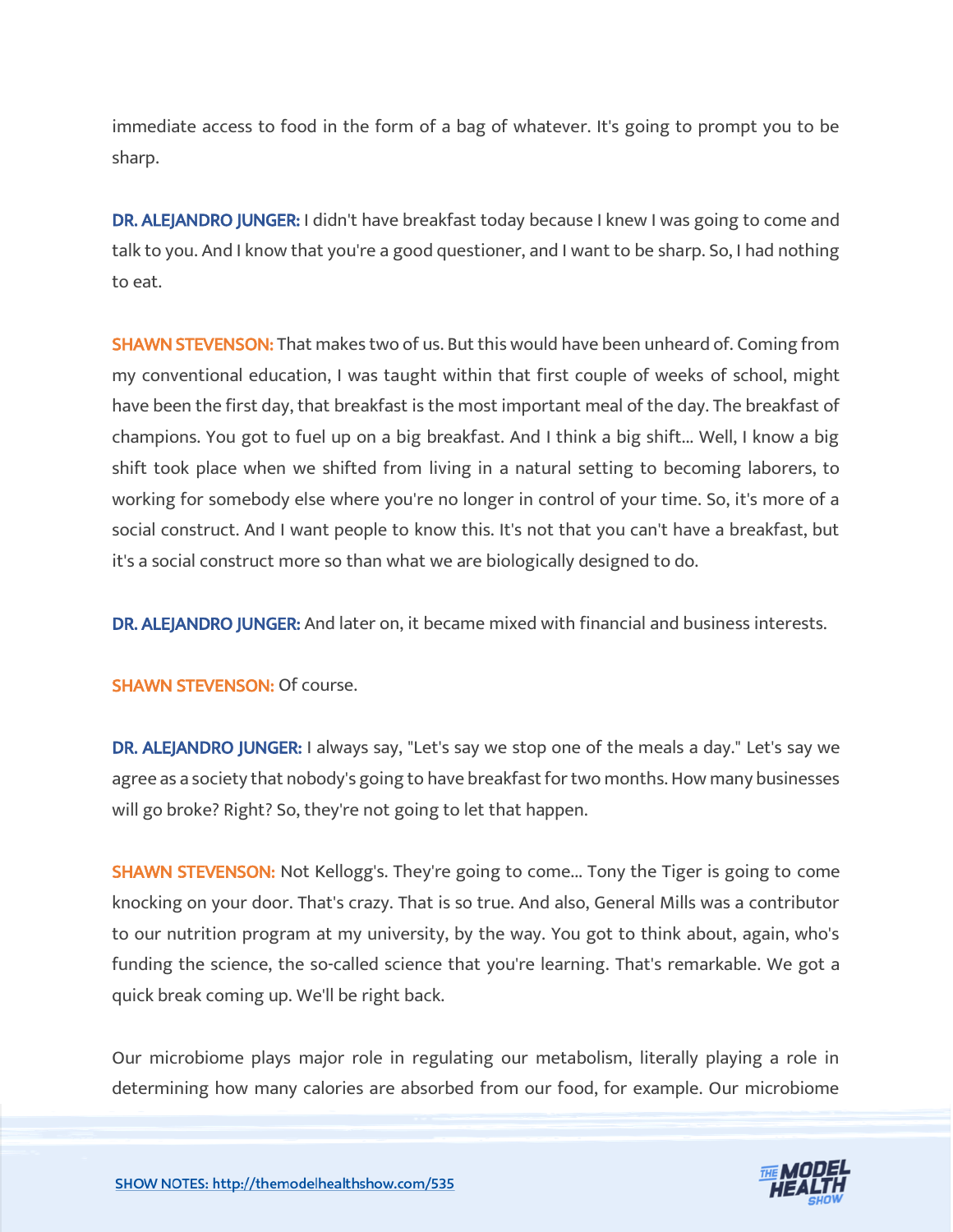also controls so much about our mood, with the vast majority of our body's serotonin being produced in our gut. And our microbes interact with these enterochromaffin cells and enteroendocrine cells that produce our hormones and neurotransmitters in our bellies. And one of the biggest issues we're seeing today is gut dysbiosis, where friendly microbes are getting overrun by opportunistic bacteria. One of the few amazing sources of nutrition that's been found clinically to reverse gut dysbiosis is highlighted in a study published in the Journal of Agricultural and Food Chemistry. It discovered that the traditional fermented tea called Pu'er may be able to reverse gut dysbiosis by dramatically reducing ratios of potentially harmful bacteria and increasing ratios of beneficial bacteria. Another peer-reviewed study published in the journal Nature Communications uncovered that a unique compound called theabrownin, found in traditional fermented Pu'er, has remarkable effects on our microbiome as well. And the research has found that theabrownin positively alters gut microbiota and directly reduces hepatic, aka liver fat, and reduces lipogenesis, which means the creation of fat.

Pu'er is absolutely amazing on so many levels, and it's also a powerful adjunct to any fat loss protocol because it's been found to support fat loss while protecting muscle at the same time. And this was documented in a recent study featured in Clinical Interventions in Aging. Now, the key is the source of the Pu'er matters a lot. And the only Pu'er that I drink uses a patented cold-extraction technology that extracts the bioactive compounds in the tea at cold to low temperatures for up to eight hours. And this process gently extracts natural antioxidants and phytonutrients and preserves them in a whole bioavailable form. And this is the purest way to extract the phytonutrients for maximum efficacy. This Pu'er is also wild-harvested, making it even more concentrated in the polyphenols that we see having benefits in those clinical trials. Also, triple toxin screened for one of the highest levels of purity tested for pesticides, heavy metals, and toxic molds and making sure that it is not in your tea, which is common in most other teas.

This is why I'm a massive fan of Pique Teas. Go to piquetea.com/model. That's P-I-Q-U-E-T-E-A.com/model, and you'll get 10% off their amazing fermented Pu'er and all of their other incredible teas. These teas are in a league of their own. Their Pu'er is amazing. I'm a huge fan of their ginger tea as well. Go to piquetea.com/model. Again, you get 10% off everything that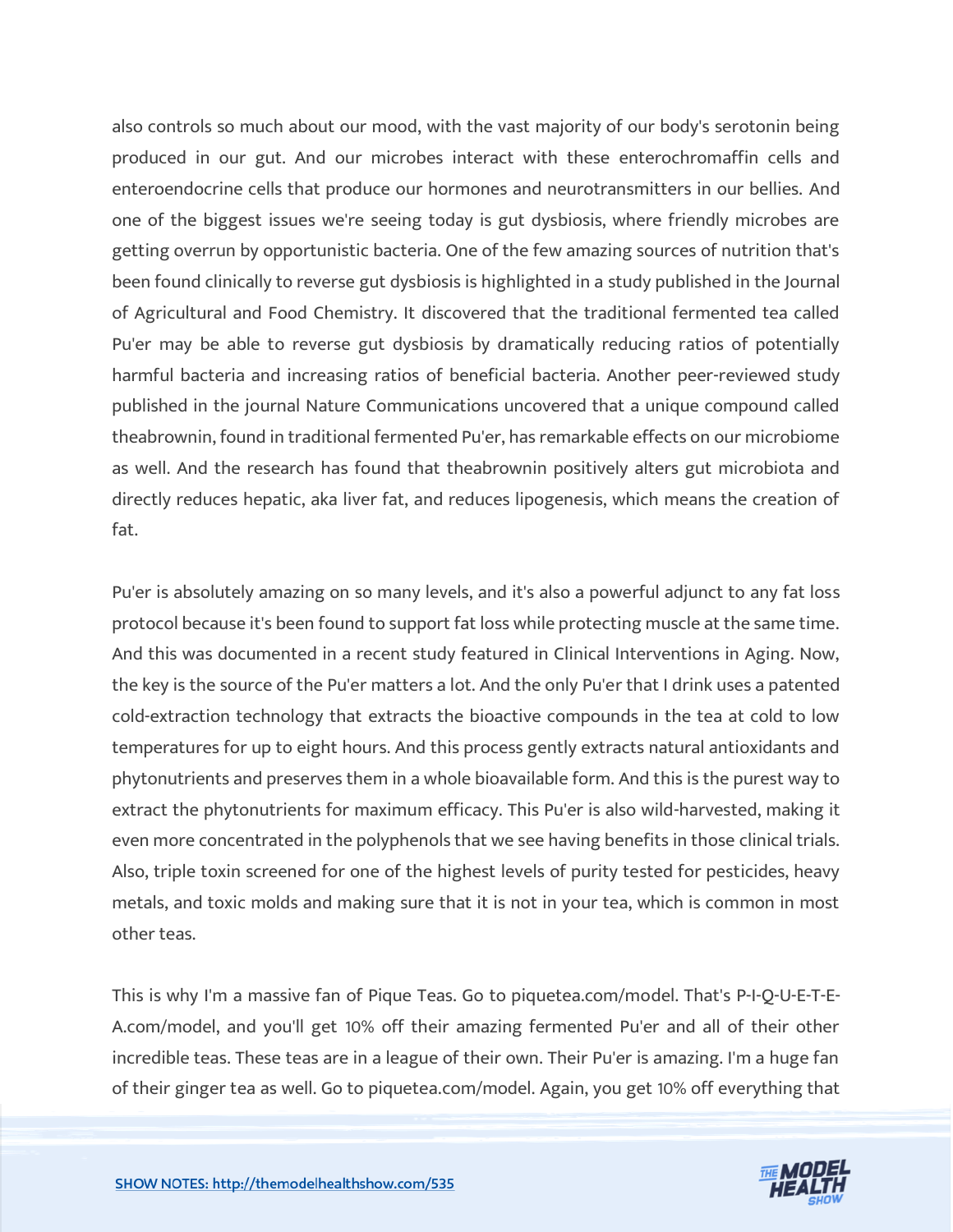they carry. One of the best investments in your health, supporting your microbiome, supporting your metabolism. It is absolutely amazing. Head over to piquetea.com/model. And now back to the show.

I want to ask you. So, we've talked a lot about nutrition and diet and the inner workings of our amazing bodies. What are some other modalities for us to look towards in detoxification and fortifying our health to be more resilient, especially in a time like this?

DR. ALEJANDRO JUNGER: I watch your show avidly, and you talk about all these things, right? Being outside. Being in relationships with people, having social interaction, exercising, being exposed to the sun, being exposed to the changes in weather and temperature. Everybody's talking about Wim Hof now and deliberate cold exposure, right? What is one of the simple factors or simple elements of that? Is that we are stopping, interrupting our comfort level, and we're used to go into buildings, cars or wherever, even public transportation, and if it's hot outside, there's an air conditioner, if it's cold outside, there's the heater on, right? So, we never fluctuate. We are living in the name of comfort; we are killing ourselves. So, exercise, what does exercise do in a way, it takes you out of your comfort level. What does social interactions do? It takes you out of your comfort level. It's much easier to be at home watching TikTok than going out and having a conversation with somebody. So, I think that that is really, really important, getting out of your comfort level, breaking this pattern of living for comfort.

**SHAWN STEVENSON:** Yeah. Wow, that's powerful. I'm thinking about, I'm going to share this with you. Alright, I know when my wife is in my office when I come home and there's a space heater in my office. We live in Los Angeles now, there's no need for this space heater, there might be some crumbs from a little snack or whatever on my chair or whatever, she gets her little creature comforts, she has her blanket, she has her heater, and I still give her this out, she is from Kenya, so it is still cooler here, but she doesn't give herself an opportunity to adapt, and so when she does get hot, she immediately wants to get cool. And this is no knock on my wife because she's perfect by the way, let me just make sure that that's clear, and it's on record.

DR. ALEJANDRO JUNGER: This is all of us. This is all of us.

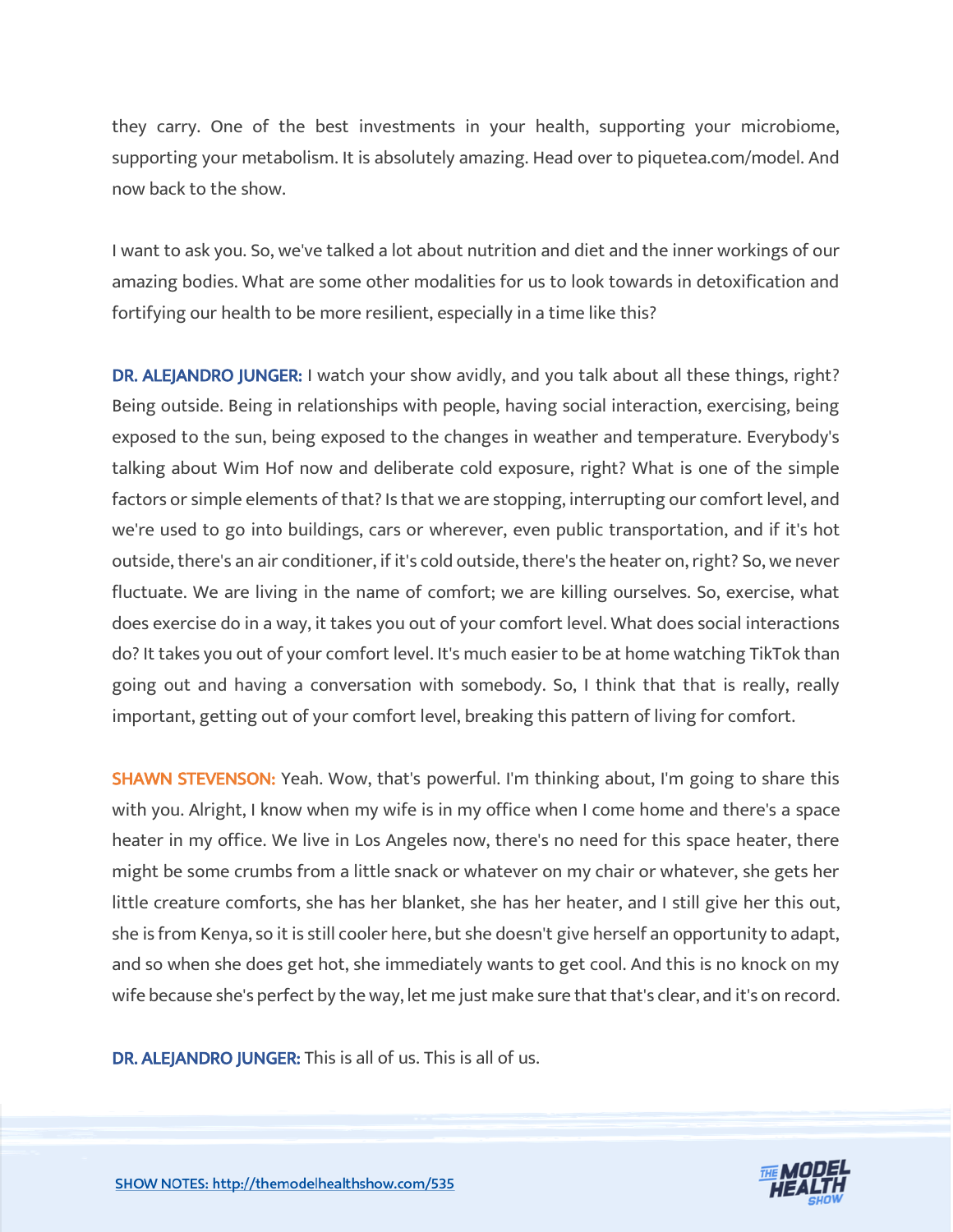**SHAWN STEVENSON:** Yeah, so we're always reaching for that thing to make us comfortable instead of just having a little bit of grace and just allowing our bodies to adapt because they will.

DR. ALEJANDRO JUNGER: The same thing with intermittent fasting, which is now becoming so popular, right? What is it that it has in common with all these other things that we're talking about? You're uncomfortable, being hungry or whatever that sensation is, is uncomfortable, so nobody wants it. As soon as you have some discomfort, you dump something, and you anesthetize yourself.

SHAWN STEVENSON: And here's the crazy thing, you... At some point, you become comfortable with the discomfort, and it's just a very powerful place to be, you just feel like you can survive, at a different level, you know you see the adaptation taking place and you know that you're good. It's a very powerful thing to have that a lot of people don't have today.

DR. ALEJANDRO JUNGER: And their body, when it starts adapting to discomfort, just like adaptation mechanisms can turn into diseases, the adaptation mechanisms that the body engages in when adapting to discomfort, they're very powerful. And for example, deliberate cold exposure, there's so many things the body adapts in so many ways, one of them is turning yellow fat into brown fat, and all the metabolic differences between them, one of them being toxic fat and the other one being healthy fat. But what is that? It's an adaptation mechanism to the discomfort of being exposed to cold, right? Exercise, adaptation mechanism of building muscle and secreting the hormones, that endorphins and all these are adaptation mechanisms to discomfort. So, at some basic level, we can really see the common thread amongst all of these things that we are now understanding and proving scientifically are so good for us, it's really being uncomfortable.

SHAWN STEVENSON: Yeah, so it makes us more resilient in the world. And this reminds me of, you had a conversation... I don't know if you really know this about yourself, but you are an influential factor in the Marvel Universe, the Marvel Cinematic Universe in this mega superhero genre. You have a relationship, for example, with Zoe Saldana.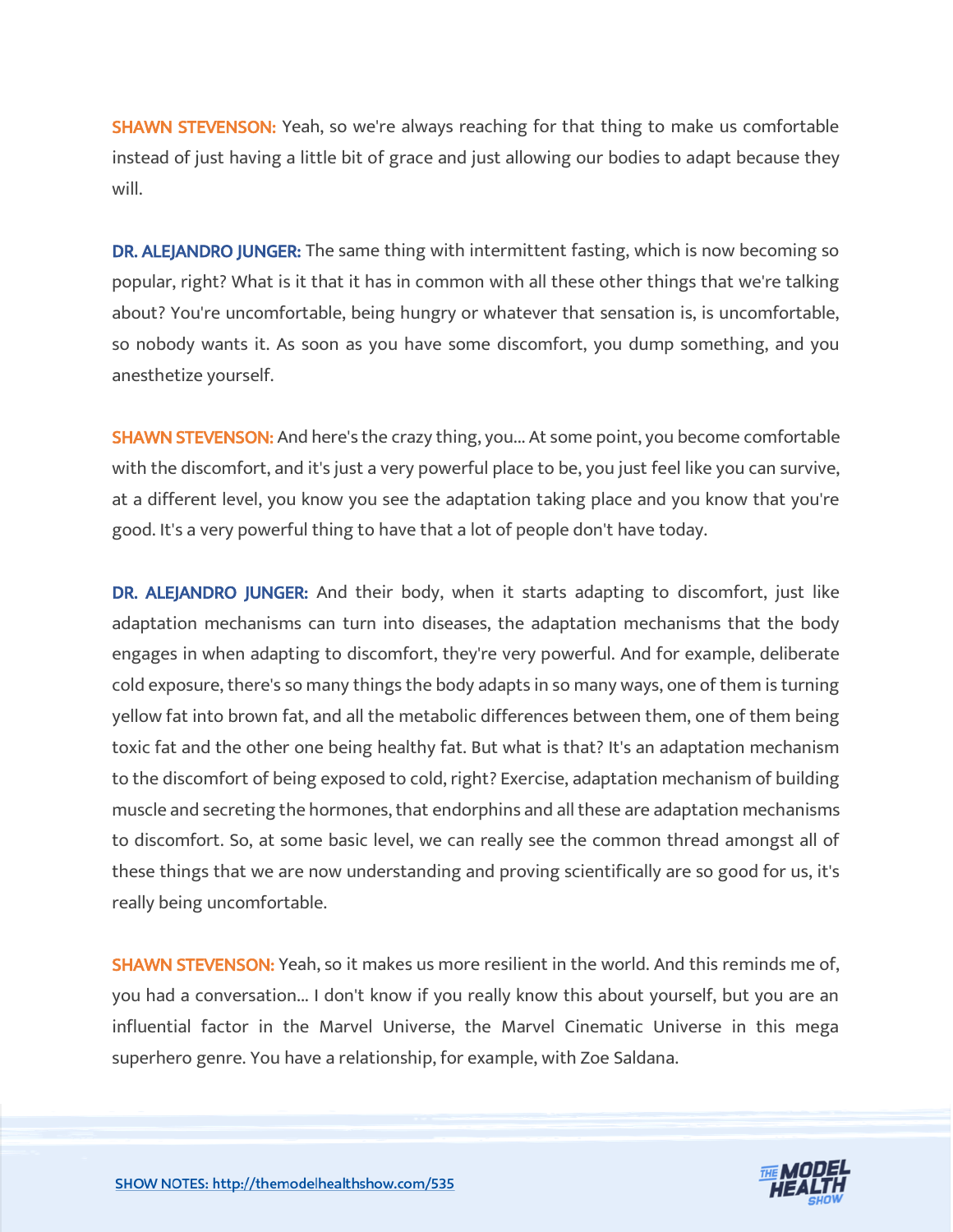#### DR. ALEJANDRO JUNGER: She's like family.

SHAWN STEVENSON: Yeah, and she plays Gomorrah in one of these major Marvel blockbuster movies and series. And a conversation that I saw that you had with her... And I want everybody to make sure they're following you on Instagram because you teach in both English and in Spanish for people as well and share so many great insights. But you were having a conversation with her, and you were talking about resilience of plants in nature. And the jungle specifically was your example, and the demand for them to become more resilient versus the monocrop consciousness, or the mono-crop nature of our food system today and how things are grown. And so, you were sharing that. And also, you pivoted into our resilience of our immune system in interacting and eating these plants. So, can you talk about the difference between plants growing in a natural habitat, versus the monocropping scenario first?

DR. ALEJANDRO JUNGER: So, a natural habitat with its biodiversity, things help each other. For example, one eats certain nutrients from the ground, the other one makes them. Like the mycelial network digests certain plants, and provides... So, there's always abundance of raw materials. But when you have a monocrop, all these plants that are the same, are eating the same nutrients, they will deplete those grounds of that nutrient. And then they're going to be less resilient, less resistant to infections and other negative influences from the outside, from the environment. And that's why we need insecticides and pesticides because these plants are not defending themselves. So yeah, the biodiversity is really important, and that translates also into the biodiversity of what we eat. If you're eating just two, three things, it's one thing, but if you're eating a lot of different things... Like our ancestors used to eat 3000 types of plants, we are now eating only 300 types of plants. So that loss of biodiversity translates into a loss of biodiversity in your microflora, and with the consequence that we now understand and prove scientifically. So, biodiversity is really, really important.

**SHAWN STEVENSON:** Yeah, and that analogy as well. So, the plants not having that exposure in a natural habitat to develop their resilience, their "immune system" and then being attacked by "bugs" right? And the same thing, the parallel happens for us being more susceptible to bugs, or viruses, bacteria, pathogens. And this is a very good parallel because when you

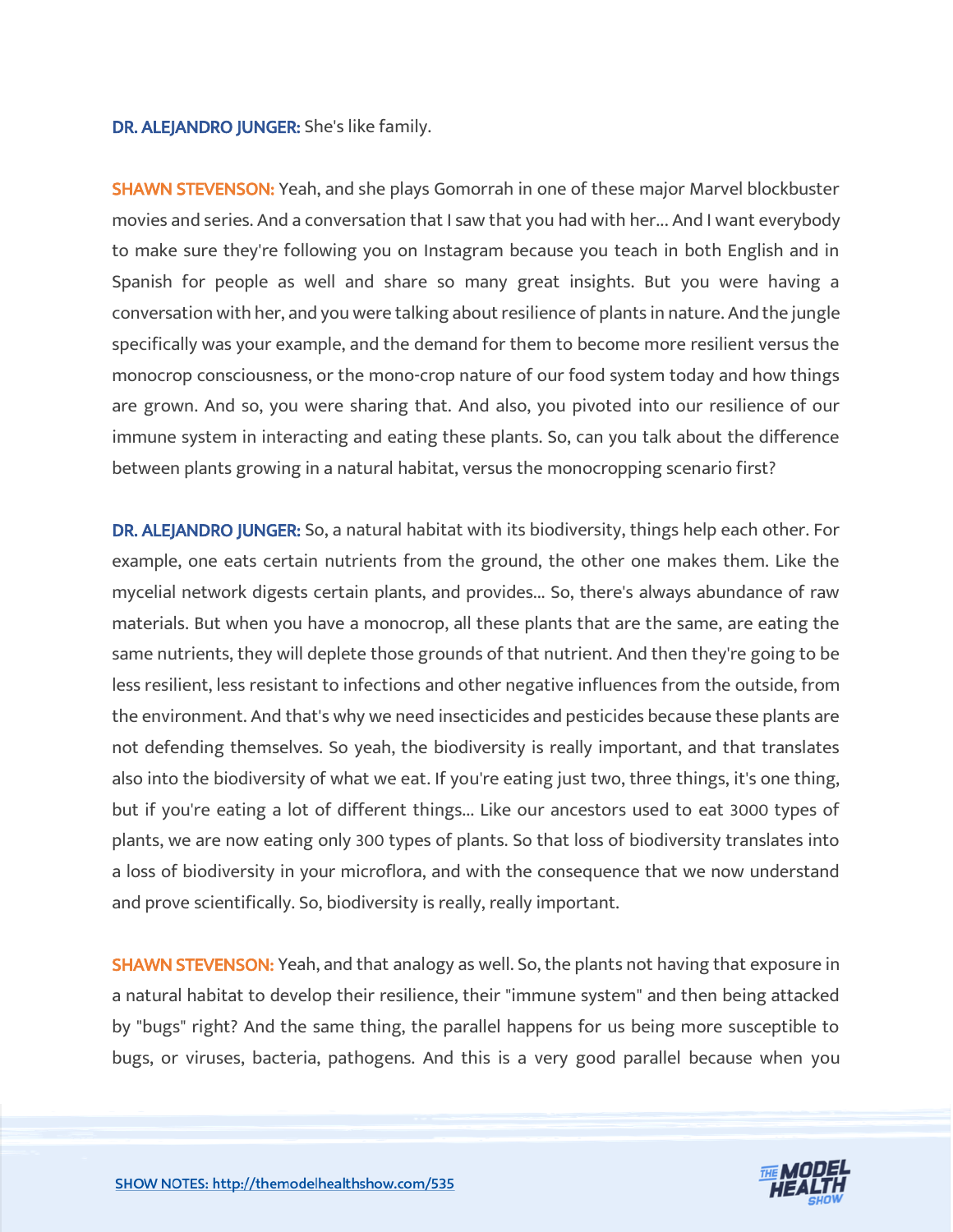mentioned... This is what really got me, the need to add in pesticides and herbicides in order for these plants to survive. And now we have to add in certain things for us to survive, right?

DR. ALEJANDRO JUNGER: Antibiotics, antifungals, all these. Yeah.

SHAWN STEVENSON: But it's not... It's survival and it's not thriving, it's not excellence.

DR. ALEJANDRO JUNGER: As above, so below. What's happening on the earth is what's happening in your gut. And we are really going down a slippery slope. We are already not going... We're already down, we're touching bottom. And just like we are at the point of no ret... Almost at the point of no return in terms of global warming. We are at the points of... Almost at the point of no return in the sense of global wellness as a species.

**SHAWN STEVENSON:** It's always great to talk with you, so insightful and inspiring. Is there anything else that you would want to share with folks right now? Obviously, it's a very turbulent and complex time, and you just mentioned we're touching bottom. Is that bottom a solid place for us to stand on and to start to build something else?

DR. ALEJANDRO JUNGER: I hope so. And I never lose hope in humanity because the truth is, every time I encounter somebody and you establish a connection, you can see the goodness of people. People are good. And they're carried away in political opinions, and opinions about everything else, and they're identified with it. And I think that the biggest problem is that we have become not present. So, I think that if we work on becoming more present, all these things start dissolving. And that's the focus of my personal work, is really learning how to become present. And the more that I am able to do that, the more I see that I am able to connect with people, and I am able to forgive and not judge. And I'm far away from perfect. But in my own experience of what I was before and what I was now, the most important work that I did for myself is paying attention on... Putting my attention in the present.

**SHAWN STEVENSON:** That's powerful. Can you let everybody know where they can find your books to learn more from you?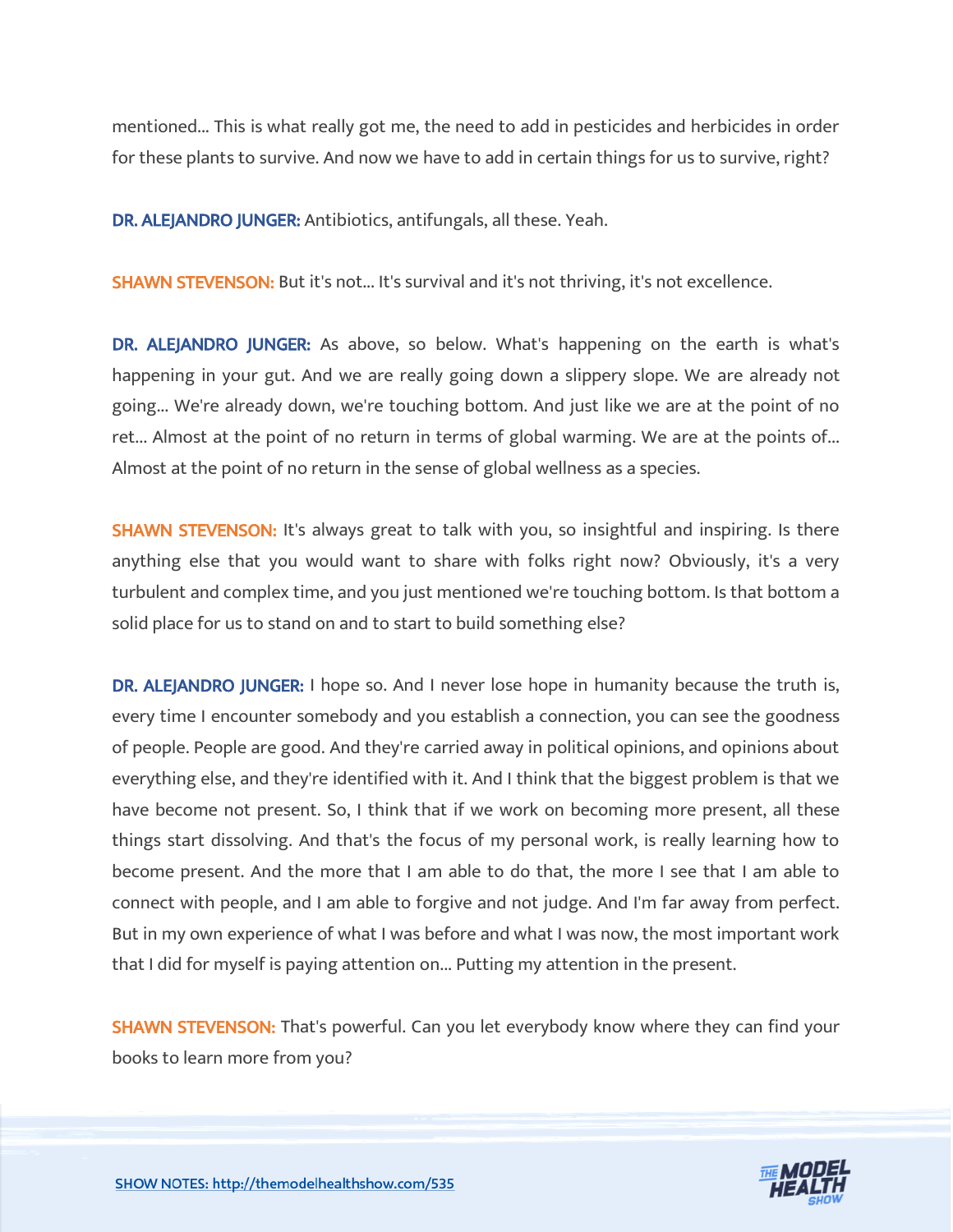DR. ALEJANDRO JUNGER: I've written four books, "Clean" which talks about the problem of toxicity, and how to support and enhance our already existing detoxification system in the body. And there's a program that really works for people. I wrote a book called "Clean Gut" which describes how health and disease begin in the intestine, and how an intestine gets damaged and how to repair it. I wrote a book called "Clean Eats" which is basically recipes to support the programs of these other two books. And my latest book is "Clean 7" in which I mix principles from functional medicine, Ayurvedic medicine, and intermittent fasting for a really powerful way of detoxifying and gut repair. I'm also on Instagram, Facebook, Twitter.

#### SHAWN STEVENSON: What's your Instagram handle?

DR. ALEJANDRO JUNGER: D-R, doctor, Alejandro Junger, my name. And then I also created a company called Clean Program. And we provide everything that somebody needs in order to engage in these programs of detoxification and gut repair if they don't have time to go to the supermarket or to the farmer's market and prepare their own foods, which is always the ideal way of doing it. But because we live in such a fast-paced crazy life, then instead of leaving people with nothing, I created this line of supplements and kits that really, really help people get started.

SHAWN STEVENSON: Yeah, yeah. Well, we're going to put everything in the show notes for folks. And again, I want to reiterate folks, make sure that they follow you on Instagram. And your books are... You're going to be humble, but they've been massive influential factors for not just everyday public, but also a lot of healthcare practitioners as well. And these tools are now again, you've been so far ahead of the curve. And so, I want to connect with somebody like you so then I don't know what's coming next. And so again, thank you so much for being you and for being a light on this planet. And, yeah, I appreciate you.

DR. ALEJANDRO JUNGER: Thank you for having me. It's always a pleasure.

**SHAWN STEVENSON:** Awesome, Dr. Alejandro Junger. Thank you so much for tuning into the show today. I hope you got a lot of value out of this. Please make sure to share this episode out with your friends and family on social media, and of course, tag me, I'm @shawnmodel on